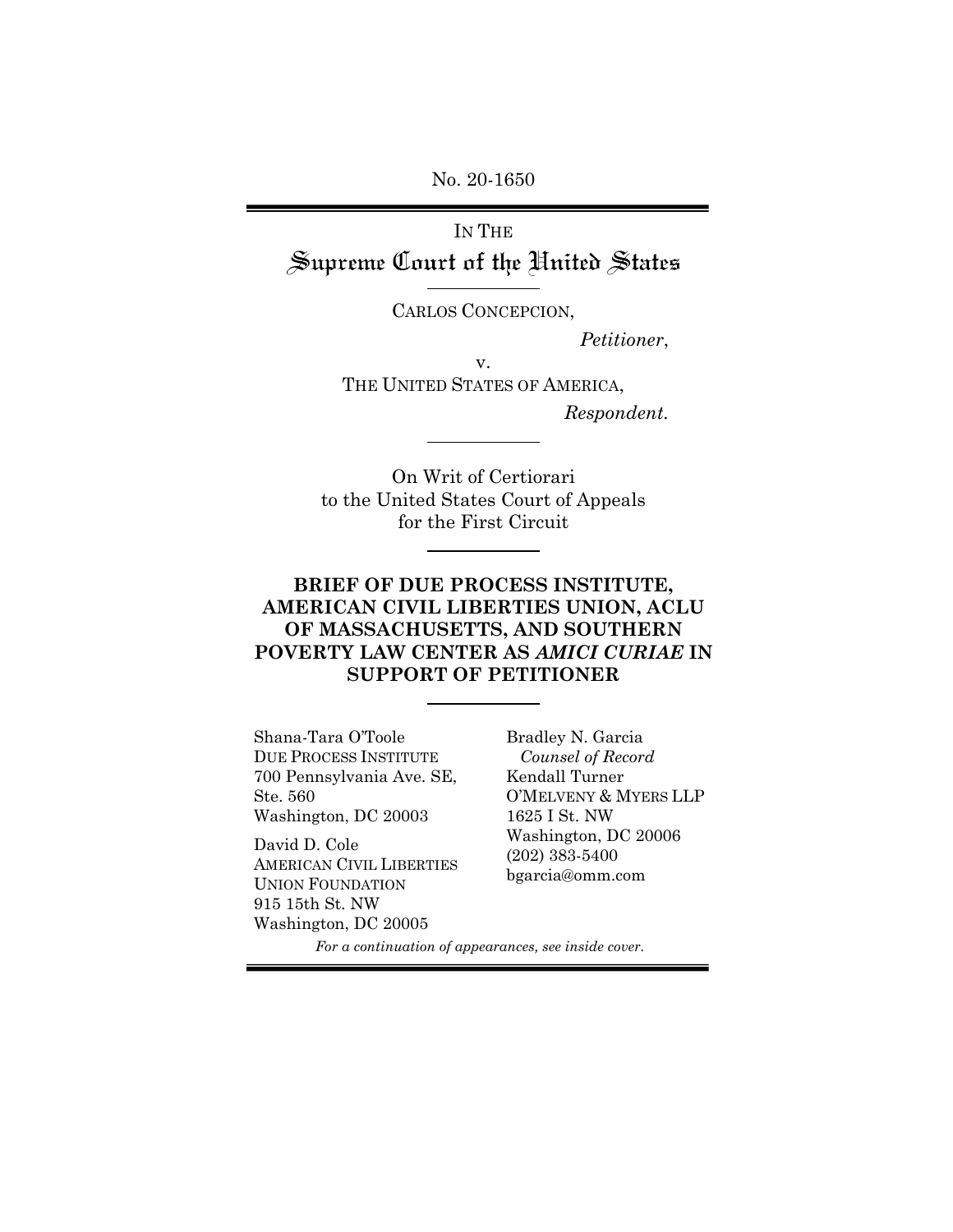Matthew R. Segal AMERICAN CIVIL LIBERTIES UNION OF MASSACHUSETTS, INC. 211 Congress St. Boston, MA 02110

Tina Gillespie La Borde Susanne Cordner SOUTHERN POVERTY LAW CENTER 400 Washington Ave. Montgomery, AL 36104

Bruce Pettig O'MELVENY & MYERS LLP 7 Times Square New York, NY 10036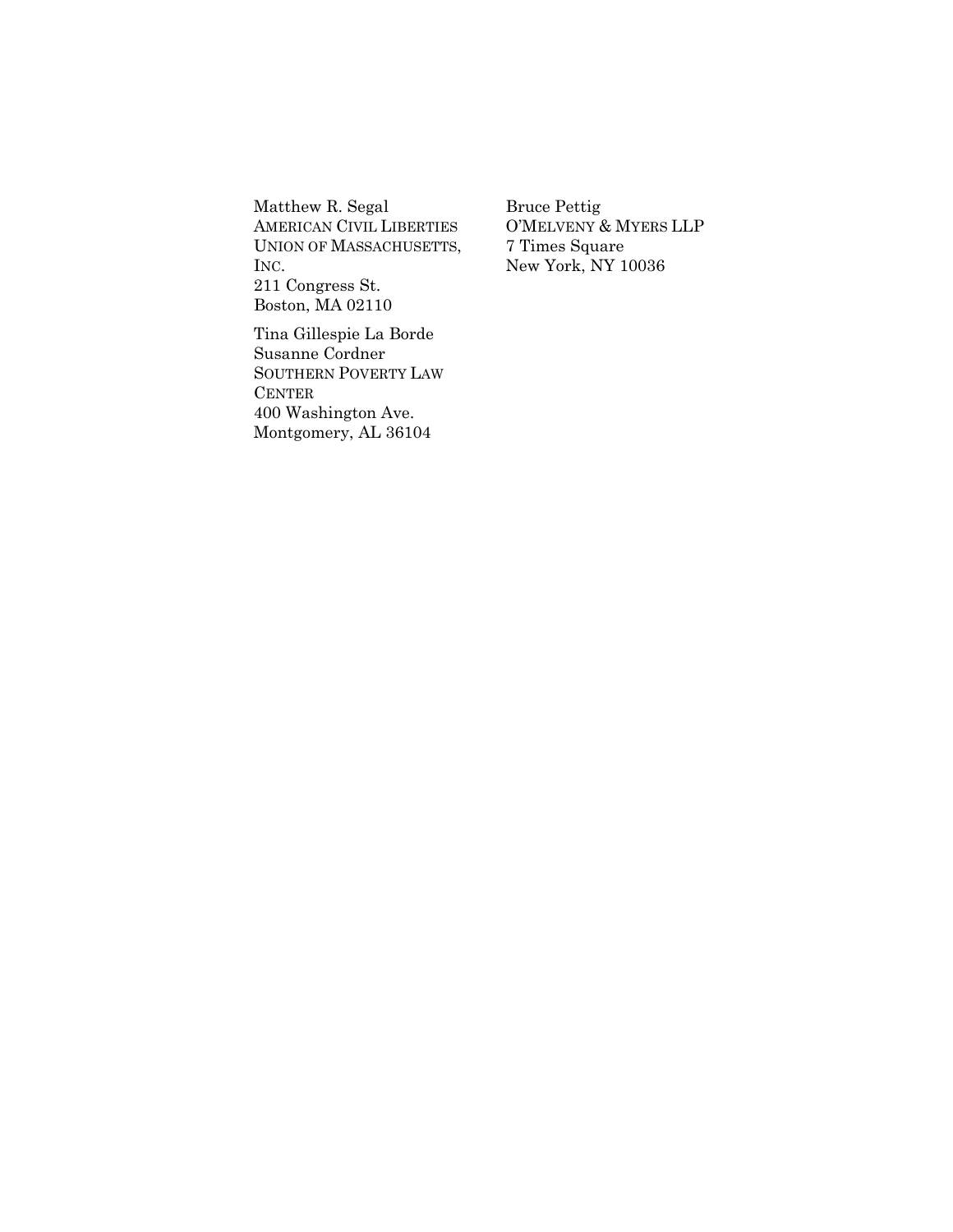# **TABLE OF CONTENTS**

|           | INTERESTS OF AMICUS CURIAE 1                                                                           |  |
|-----------|--------------------------------------------------------------------------------------------------------|--|
|           |                                                                                                        |  |
|           |                                                                                                        |  |
| A.        | Sentencing Courts Take The Law<br>And Facts As They Exist At The                                       |  |
| <b>B.</b> | To The Extent Any Doubt Remains,<br>The Rule Of Lenity Resolves This<br>Case In Petitioner's Favor  12 |  |
|           |                                                                                                        |  |

i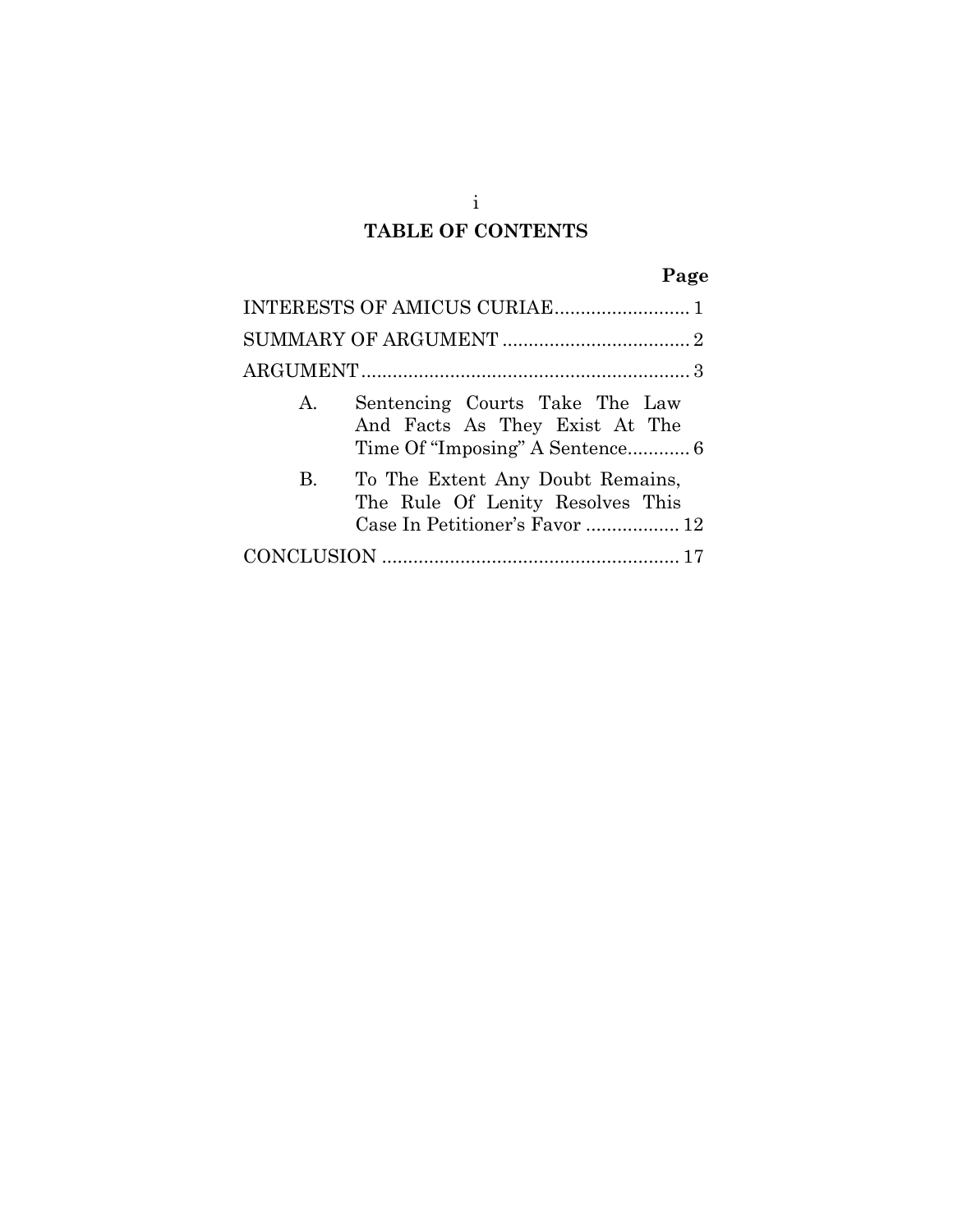## **TABLE OF AUTHORITIES**

## **Cases**

| Barber v. Thomas,                        |
|------------------------------------------|
| Bradley v. Sch. Bd. of City of Richmond, |
| Bryan v. United States,                  |
| Callanan v. United States,               |
| Chapman v. United States,                |
| Dean v. United States,                   |
| Dorsey v. United States,                 |
| Freeman v. United States,                |
| Gall v. United States,                   |
| Hamm v. City of Rock Hill,               |
| Henderson v. United States,              |
| Holloway v. United States,               |

ii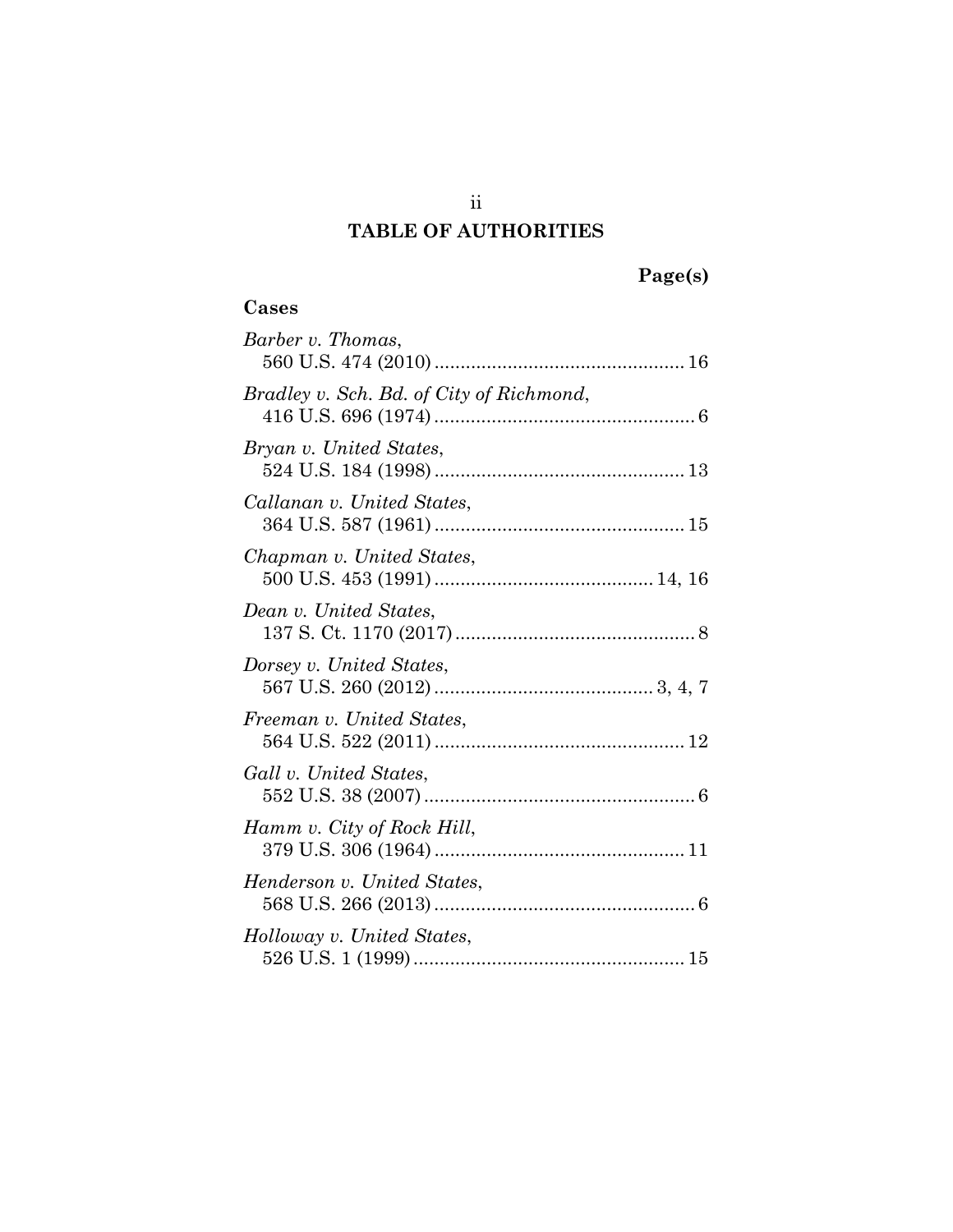| Huddleston v. United States, |
|------------------------------|
| Jones v. United States,      |
| Kimbrough v. United States,  |
| Koon v. United States,       |
| Liparota v. United States,   |
| Mathis v. United States,     |
| Pepper v. United States,     |
| Salman v. United States,     |
| Shaw v. United States,       |
| Shular v. United States,     |
| Staples v. United States,    |
| Taylor v. United States,     |
| Terry v. United States,      |

iii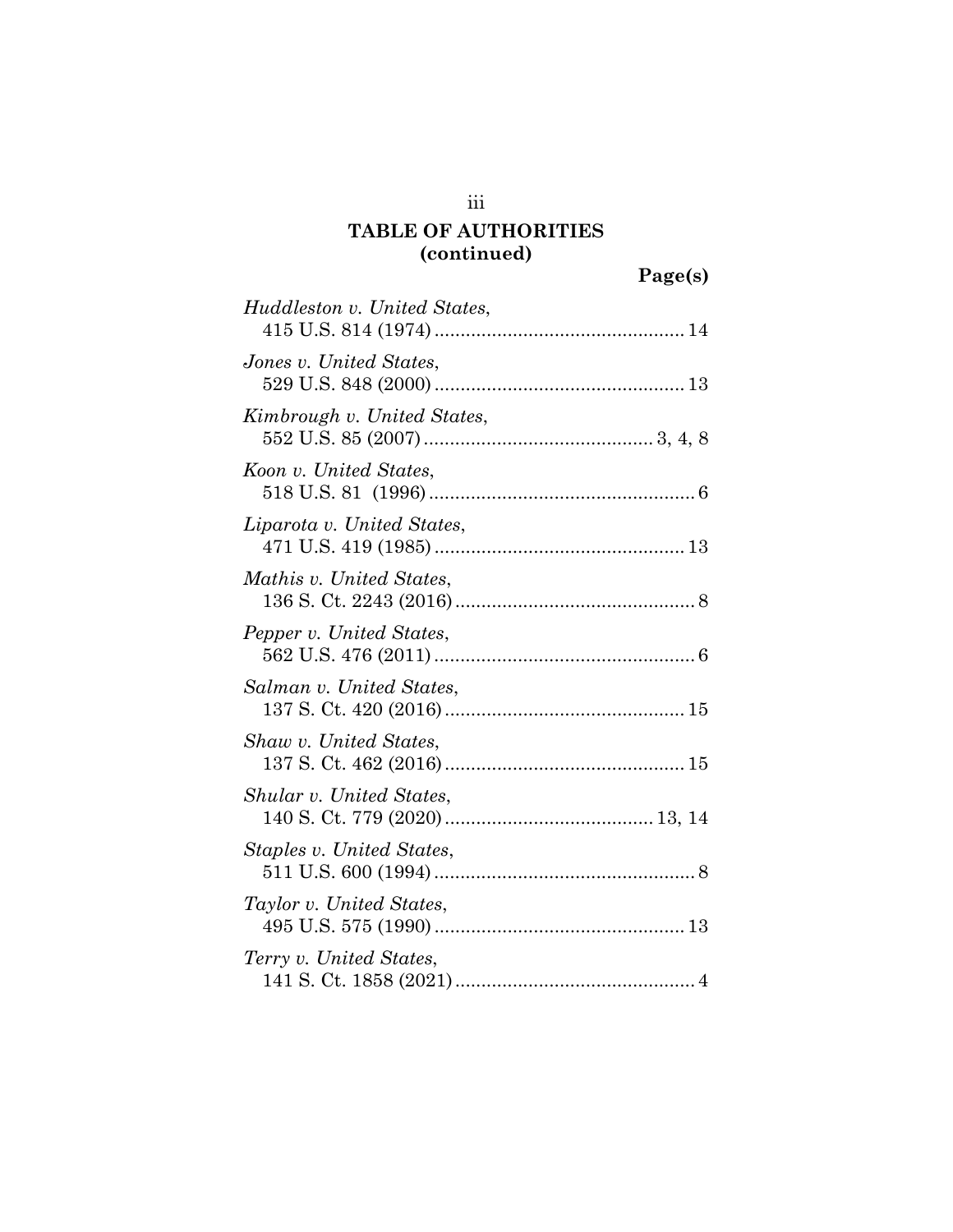| United States v. Davis,                                                   |
|---------------------------------------------------------------------------|
| United States v. Douglas,<br>746 F. Supp. 2d 220 (D. Me. 2010) aff'd, 644 |
| United States v. Kozminski,                                               |
| United States v. Santos,                                                  |
| United States v. Wiltberger,                                              |
| Weaver v. Graham,                                                         |
| <b>Constitutional Provisions</b>                                          |
|                                                                           |
| <b>Statutes</b>                                                           |
|                                                                           |
|                                                                           |
|                                                                           |
|                                                                           |
|                                                                           |
|                                                                           |
|                                                                           |
|                                                                           |

iv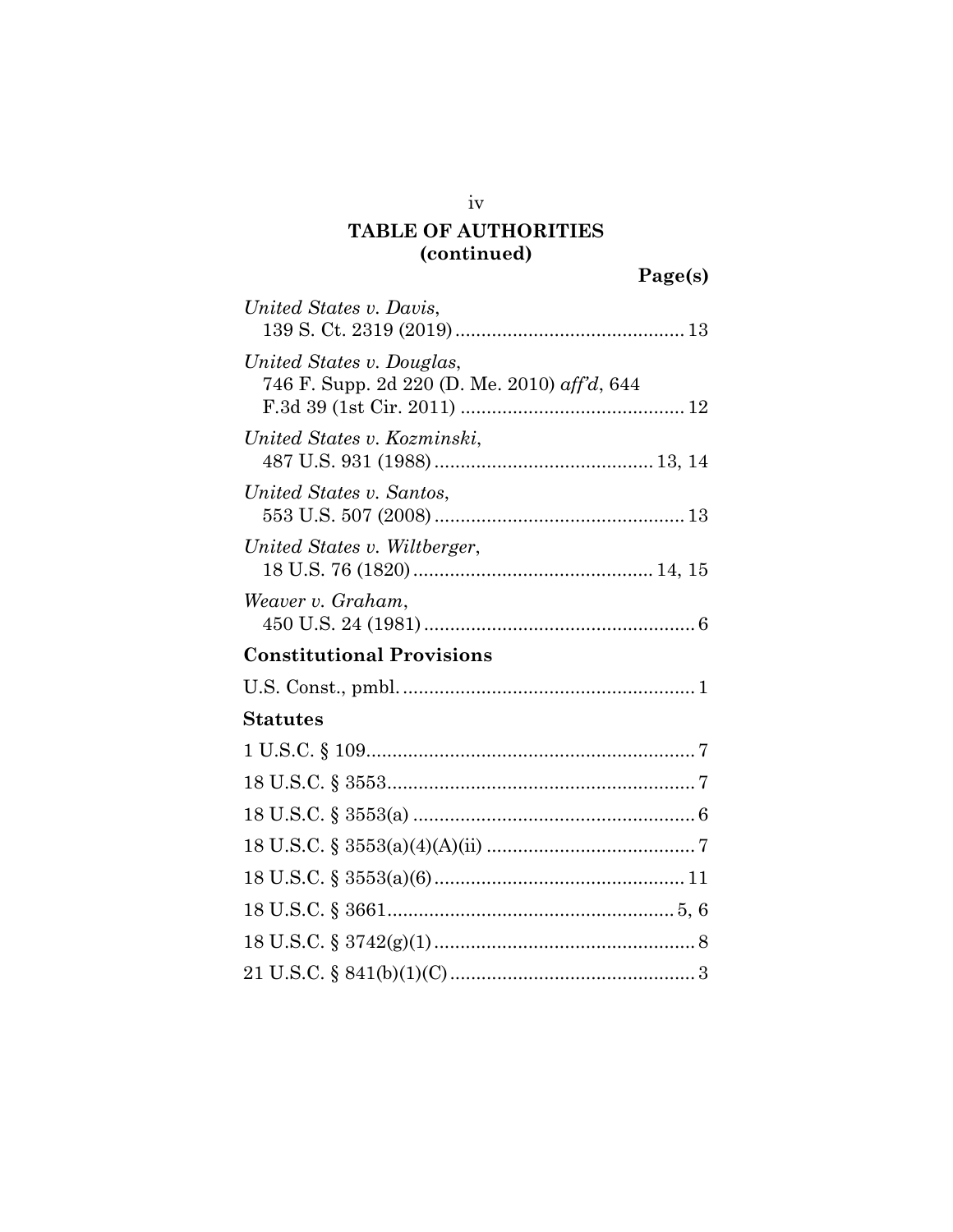| Fair Sentencing Act of 2010, Pub. L. No. 111-                                                                                            |
|------------------------------------------------------------------------------------------------------------------------------------------|
| First Step Act of 2018, Pub. L. No. 115-391, 132                                                                                         |
| <b>Other Authorities</b>                                                                                                                 |
| 155 Cong. Rec. S10491 (daily ed. Oct. 15, 2009)  9                                                                                       |
| 164 Cong. Rec. S7745 (daily ed. Dec. 18, 2018)  10                                                                                       |
| 164 Cong. Rec. S7764 (daily ed. Dec. 18, 2018)  10                                                                                       |
| Daniel Ortner, The Merciful Corpus: The Rule of<br>Lenity, Ambiguity and Corpus Linguistics, 25<br>B.U. PUB. INT. L.J. 101 (2016) 15, 16 |
| David S. Romantz, Reconstructing the Rule of<br>Lenity, 40 CARDOZO L. REV. 523 (2018)  14                                                |
| Eric P. Baumer, Reassessing and Redirecting<br><i>Research on Race and Sentencing, 30 JUST. Q.</i><br>…… 10                              |
| Shon Hopwood, Restoring the Historical Rule of<br>Lenity as a Canon, 95 N.Y.U. L. REV. 918                                               |
| U.S. Census Bureau, <i>Population by Race and</i><br>Hispanic or Latino Origin for the United                                            |
| U.S. Sentencing Comm'n, Report to the<br>Congress: Career Offender Sentencing                                                            |

v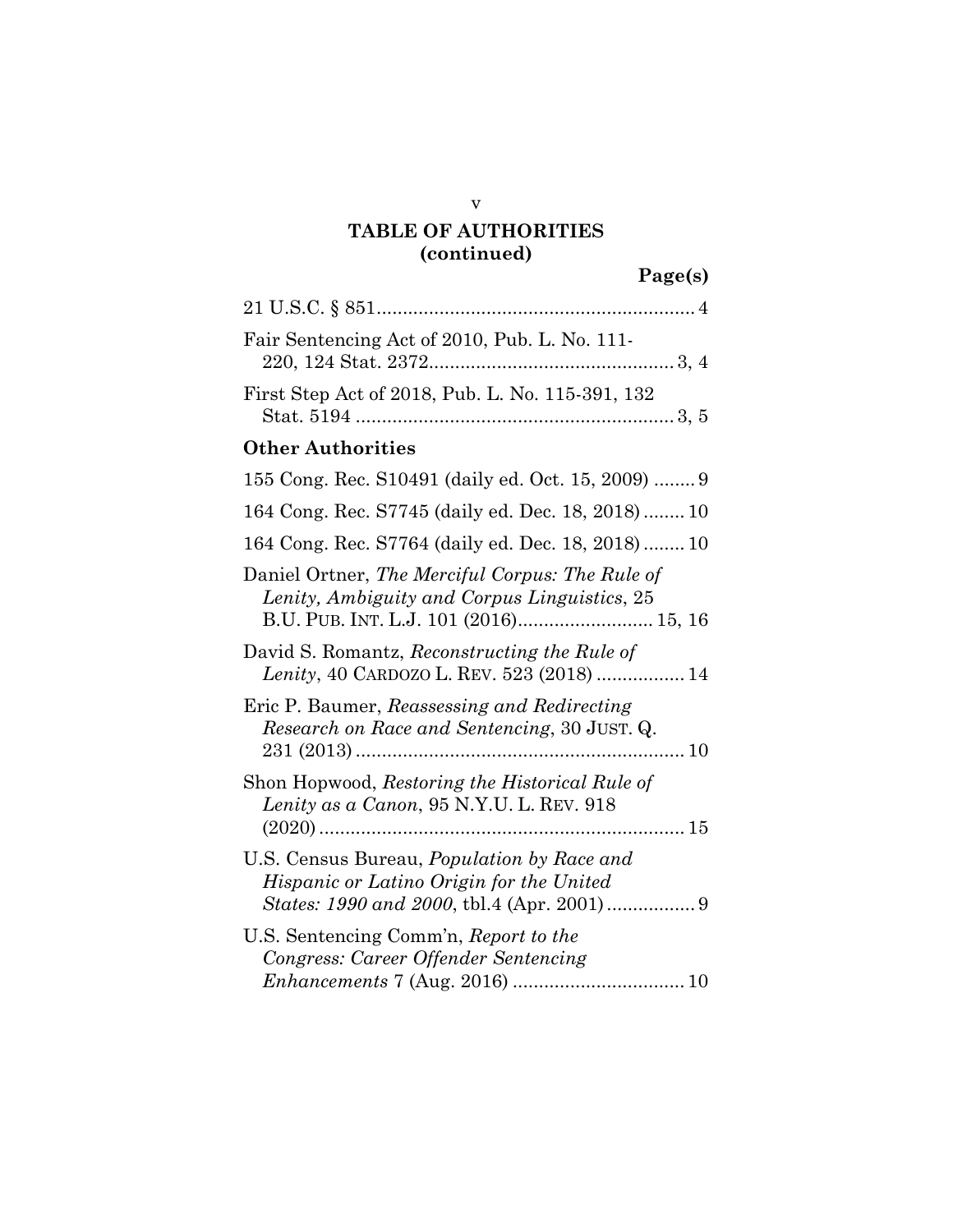# **Page(s)**

| U.S. Sentencing Comm'n, Report to the         |  |
|-----------------------------------------------|--|
| Congress: Cocaine and Federal Sentencing      |  |
|                                               |  |
| U.S. Sentencing Comm'n, Report to the         |  |
| Congress: Cocaine and Federal Sentencing      |  |
|                                               |  |
| U.S. Sentencing Comm'n, Special Report to the |  |
| Congress: Cocaine and Federal Sentencing      |  |
|                                               |  |
|                                               |  |
|                                               |  |

vi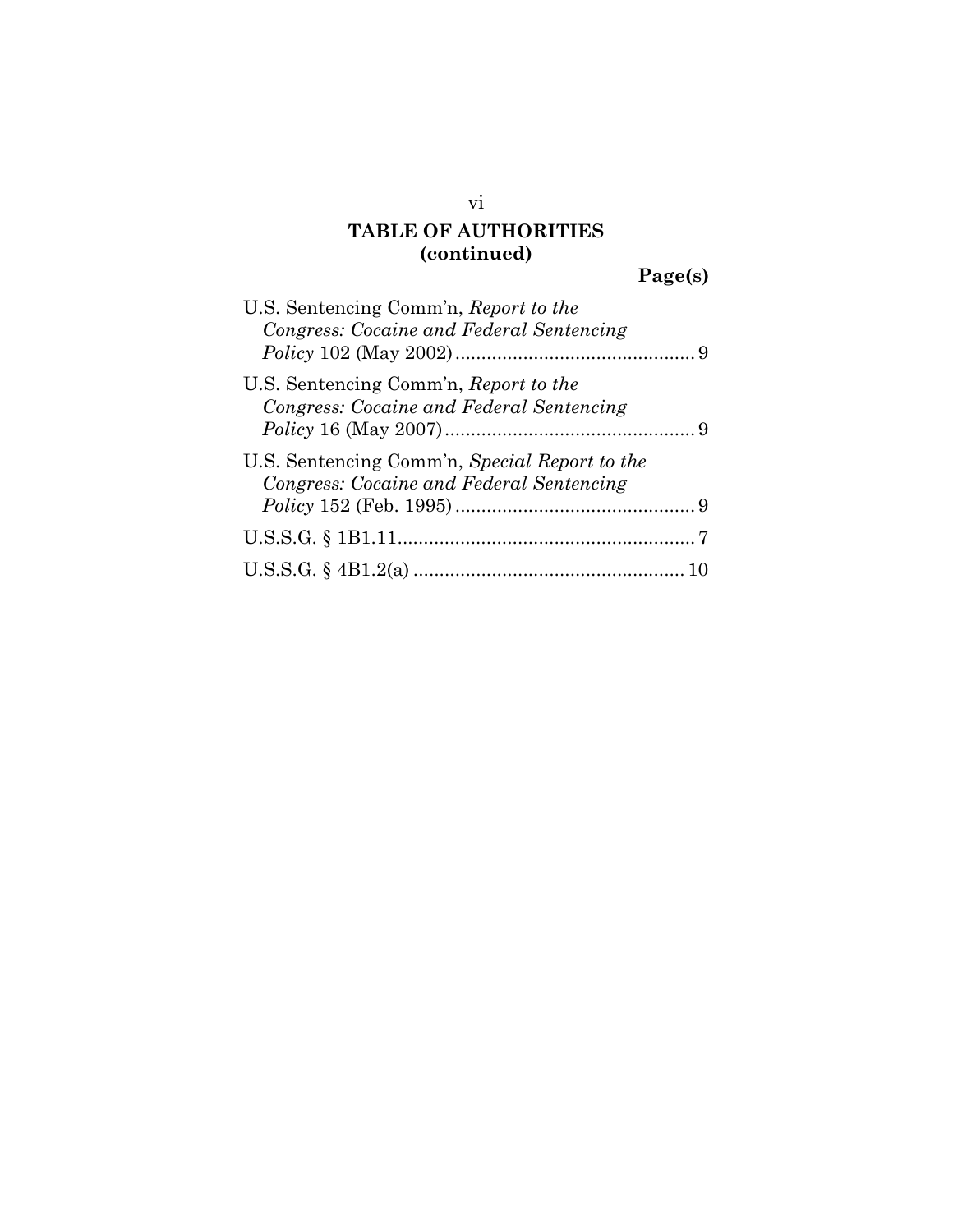### **INTERESTS OF AMICUS CURIAE**

Due Process Institute is a nonprofit, bipartisan, public interest organization that works to honor, preserve, and restore procedural fairness in the criminal legal system because due process is the guiding principle that underlies the Constitution's solemn promises to "establish justice" and to "secure the blessings of liberty." U.S. Const., pmbl. The just and equal application of our nation's federal sentencing laws is a primary concern of the organization's due process based mission.<sup>1</sup>

The Southern Poverty Law Center (SPLC) is a nonprofit civil rights organization dedicated to advancing and protecting the rights of all citizens, especially racial minorities and those living in economically disadvantaged communities. Since its founding in 1971, the SPLC has won numerous landmark legal victories on behalf of the exploited, the powerless, and the forgotten. As part of its work, SPLC has filed multiple *amicus curiae* briefs in the Supreme Court of the United States and the United States Courts of Appeals.

The American Civil Liberties Union (ACLU) is a nationwide, nonprofit, nonpartisan organization with nearly 2 million members and supporters dedicated to the principles of liberty and equality embodied in

<sup>1</sup> Pursuant to Supreme Court Rule 37, amicus states that no counsel for any party authored this brief in whole or in part, and that no entity or person other than amicus and its counsel made any monetary contribution toward the preparation and submission of this brief. Both of the parties have consented to the filing of this brief.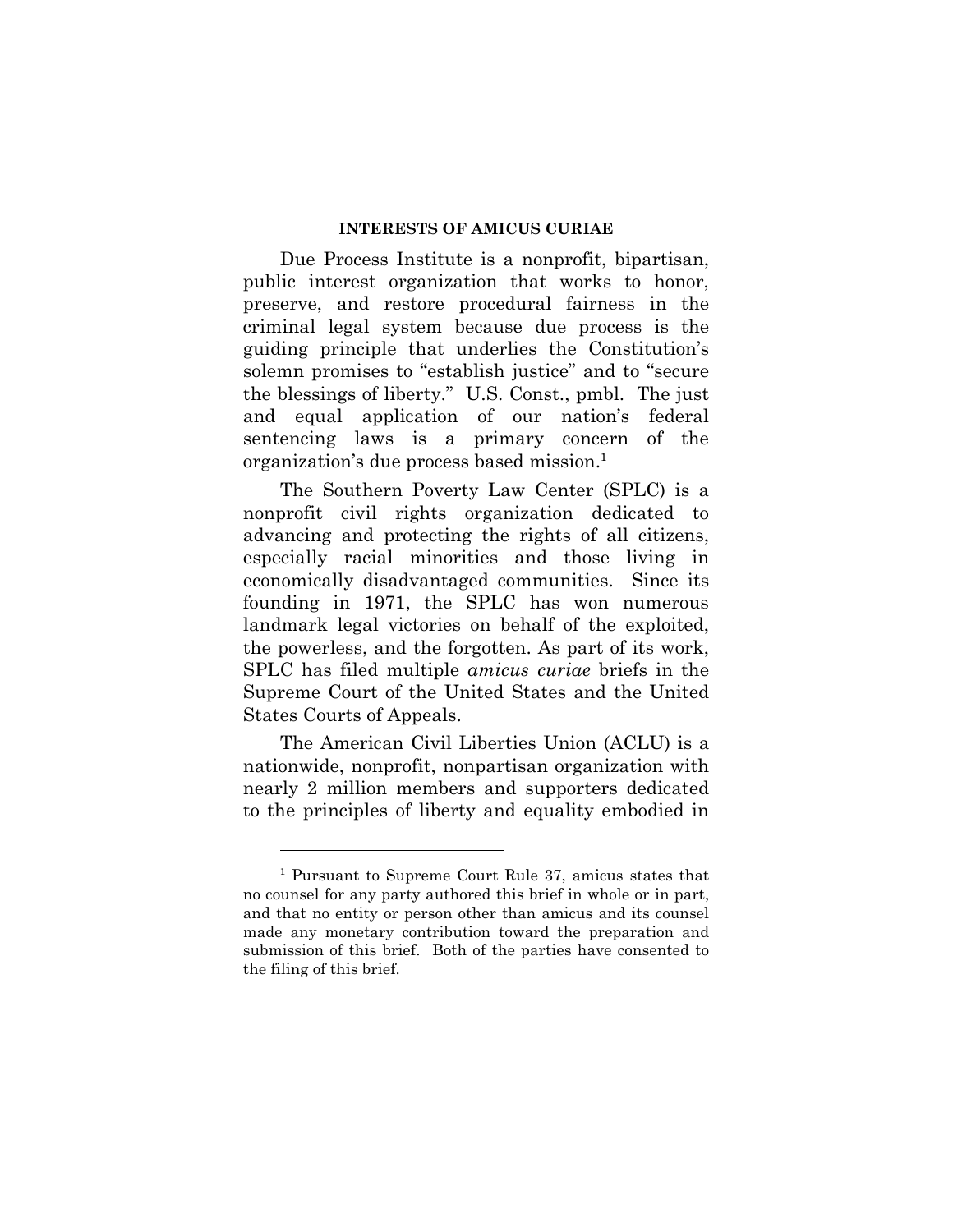the Constitution and our nation's civil rights laws. The American Civil Liberties Union of Massachusetts, Inc., is a statewide affiliate of the national ACLU.

This case presents a question central to the fairness of our federal, criminal sentencing regime: whether a district court must or may consider intervening legal and factual developments when deciding if it should "impose a reduced sentence" on an individual under Section 404(b) of the First Step Act of 2018. An affirmative answer to that question is most faithful to the statutory text; it also ensures that, consistent with basic sentencing principles, courts retain the ability to make sentencing decisions based on present circumstances—and are not shackled by repudiated legal rules and stale facts.

#### **SUMMARY OF ARGUMENT**

All parties agree that petitioner could not receive his existing sentence under current law. They also agree that petitioner is entitled to be resentenced under Section 404(b) of the First Step Act. But they disagree on whether the court resentencing petitioner should blind itself to any factual or legal developments—other than Section 404(b)—that postdate petitioner's original sentence. It should not. The text and context of Section 404(b) show that a court resentencing someone under that provision should take into account the *entirety* of the law and facts as they exist at the time of resentencing. To the extent any doubt remains, the rule of lenity resolves this case squarely in petitioner's favor.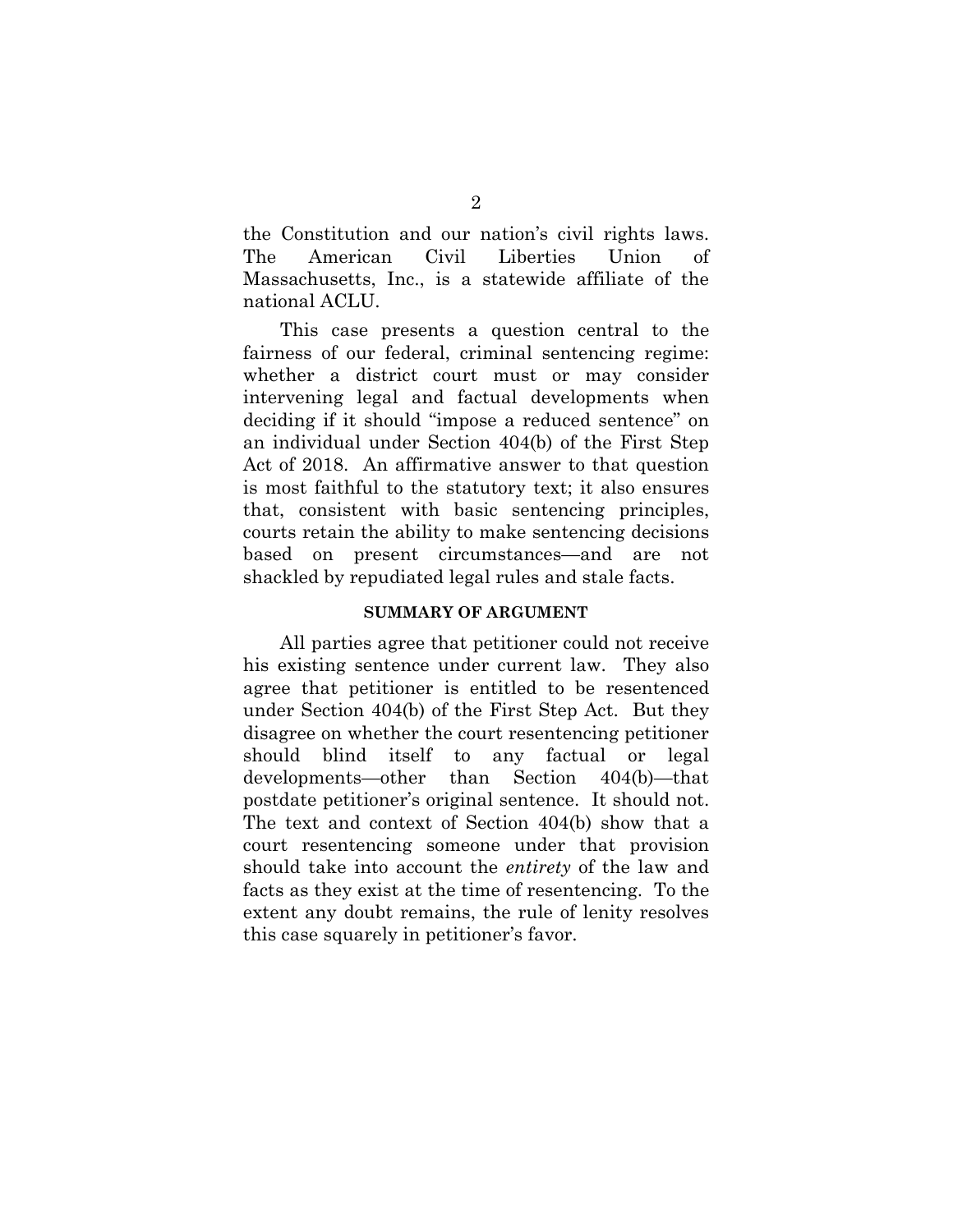### **ARGUMENT**

The First Step Act of 2018 was a bipartisan effort to improve our criminal legal system. Among other reforms, the Act sought to ameliorate the effects of the sentencing disparity between crack and powder cocaine, which drove criminal and racial injustice by imposing harsher penalties on the use and possession of crack. The Act advanced this purpose by making retroactive the portions of the Fair Sentencing Act of 2010 that reduced the crack-to-powder disparity. *See*  First Step Act of 2018, Pub. L. No. 115-391, 132 Stat. 5194.

"Crack and powder cocaine are two forms of the same drug." *Kimbrough v. United States*, 552 U.S. 85, 94 (2007). But, before the Fair Sentencing Act, federal law treated crack and powder cocaine "very differently for sentencing purposes." *Id.* Under the Anti-Drug and Abuse Act of 1986, every gram of crack cocaine was treated as the equivalent of 100 grams of powder cocaine. *Id.* at 95-96. As a result, ten- and five-year mandatory minimums applied to offenses involving 50 and 5 grams of crack, respectively—as compared to offenses involving 5,000 and 500 grams of powder, respectively. *Dorsey v. United States*, 567 U.S. 260, 266 (2012). Offenders whose drug amounts fell below these thresholds were not subject to any mandatory minimum imprisonment term. *See* 21 U.S.C. § 841(b)(1)(C).

Repeat offenders with certain prior felony drug convictions faced enhanced mandatory penalties. *See*  21 U.S.C. § 851. One qualifying prior offense could raise a defendant's statutory range from 20 years to life or 10 years to life, depending on the amount of drugs involved. Two qualifying prior offenses could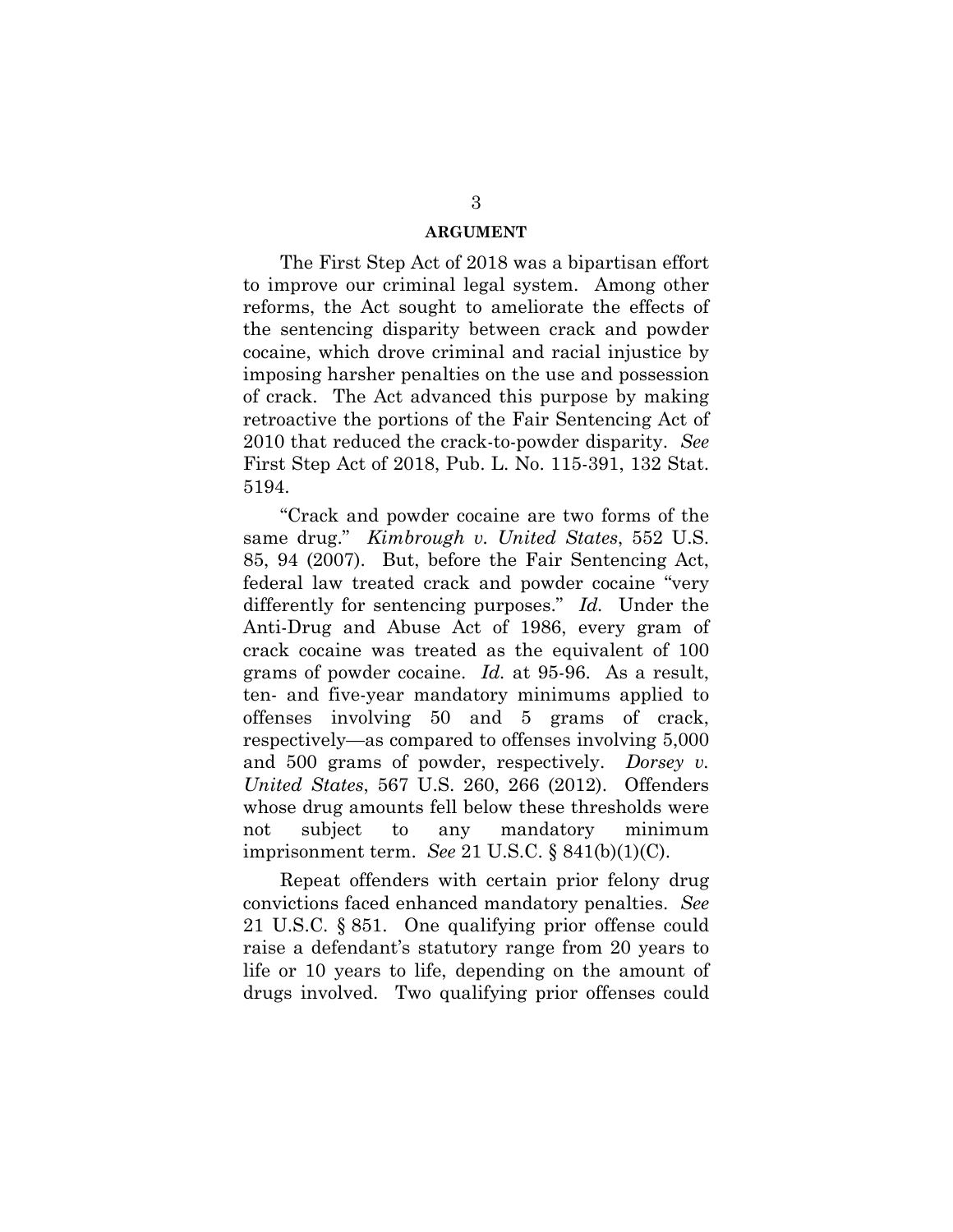subject the defendant to a mandatory life term. Because of these enhanced penalties, many defendants sentenced under the 1986 Act were still incarcerated when the First Step Act took effect.

In the decades leading up to the First Step Act, many "strongly criticized Congress' decision to set the crack-to-powder mandatory minimum ratio at 100-to-1." *Dorsey*, 567 U.S. at 268. There was no empirical reason to treat the two forms of the same substance so differently, and the disparity in sentencing fell most heavily on Black Americans. *Kimbrough*, 552 U.S. at 97-98; *see also Terry v. United States*, 141 S. Ct. 1858, 1864 n.1 (2021) (Sotomayor, J., concurring in part and concurring in the judgment).

In 2010, Congress enacted the Fair Sentencing Act to rectify, at least to some degree, this disparity. *See* Pub. L. No. 111-220, 124 Stat. 2372. That statute increased the drug amounts triggering mandatory minimums for crack offenses and "eliminated the 5 year mandatory minimum for simple possession of crack." *See Dorsey*, 567 U.S. at 269; Fair Sentencing Act, §§ 2(a), 3. But these reforms did not apply retroactively, and thus did not help defendants sentenced before the effective date of the Fair Sentencing Act. *See Dorsey*, 567 U.S. at 280.

In 2018, Congress passed the First Step Act, which, among other things, sought to make the reforms of the Fair Sentencing Act retroactive. Section 404(b) of the First Step Act provides that a district court "that imposed a sentence for a covered offense may . . . impose a reduced sentence as if sections 2 and 3 of the Fair Sentencing Act . . . were in effect at the time the covered offense was committed." First Step Act, § 404(b), (c), 132 Stat. at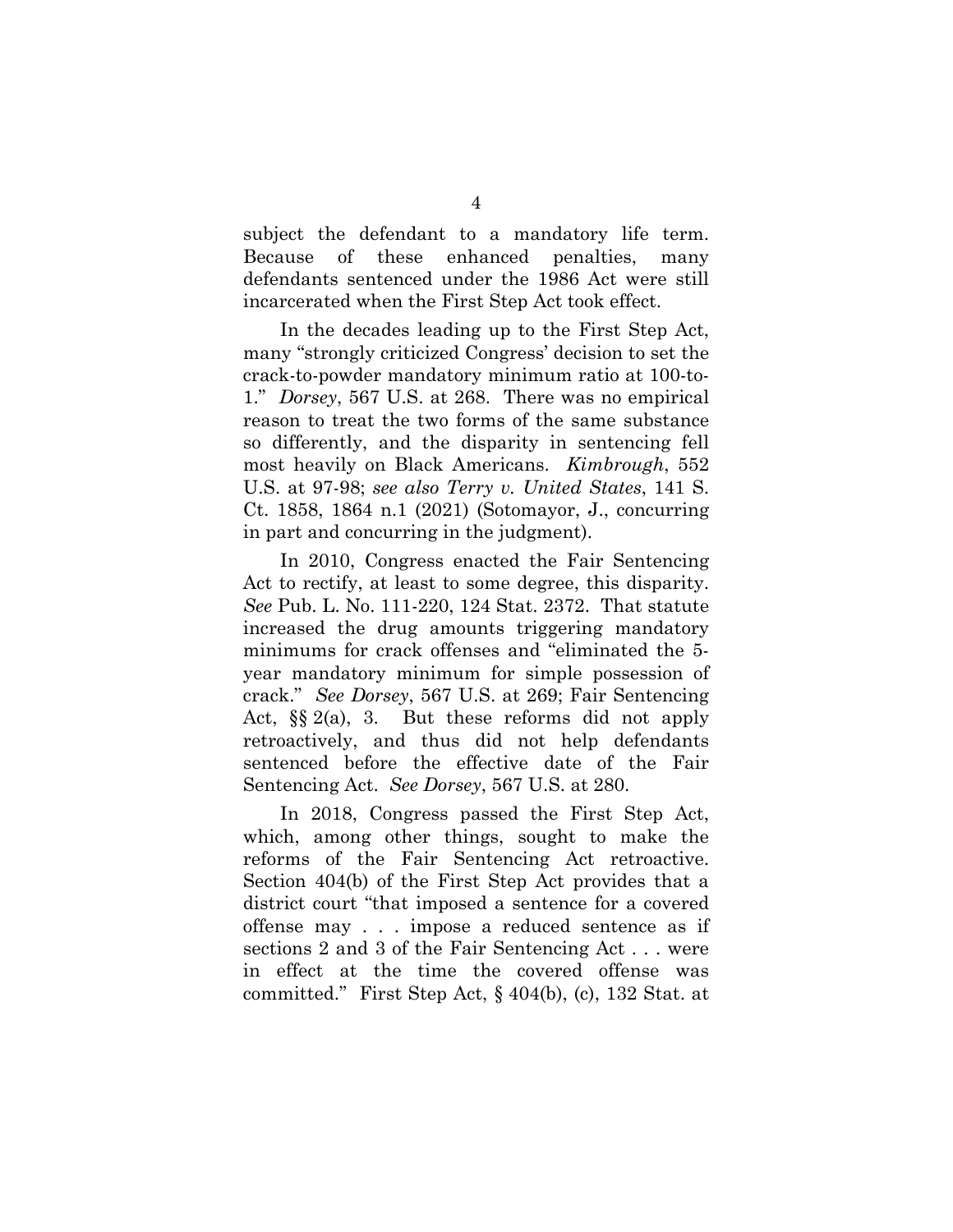5222. The statute defines a "covered offense" as "a violation of a Federal criminal statute, the statutory penalties for which were modified by section 2 or 3 of the Fair Sentencing Act of 2010 . . . , that was committed before August 3, 2010." *Id.* § 404(a).

In deciding whether to impose a reduced sentence under Section 404(b), district courts have discretion to consider the existing circumstances of the defendant in light of current law. This is because, as petitioner explains, Section 404(b)'s grant of authority to "impose a reduced sentence" requires courts calculating new sentences to consider any factual or legal developments since a defendant's original sentence. *See* Pet. Br. 18-21. To the extent Section 404(b) contemplates an initial step whereby a court must decide whether it "may" impose a sentence before actually imposing it—as the court below concluded—that does not change the analysis. *See* Pet. App. 18a-19a. In order for a court to competently ascertain whether resentencing is warranted, it must necessarily be permitted to consider all the factors on which the new sentence could be based—including current law and facts. The alternative result would vitiate Section 404(b)'s grant of resentencing authority to district courts and run afoul of the rule that "[n]o limitation" may be placed on the factual information courts can "consider for the purpose of imposing an appropriate sentence." 18 U.S.C. § 3661. And to the extent any doubt remains about the meaning of Section 404(b), the rule of lenity resolves this case in petitioner's favor.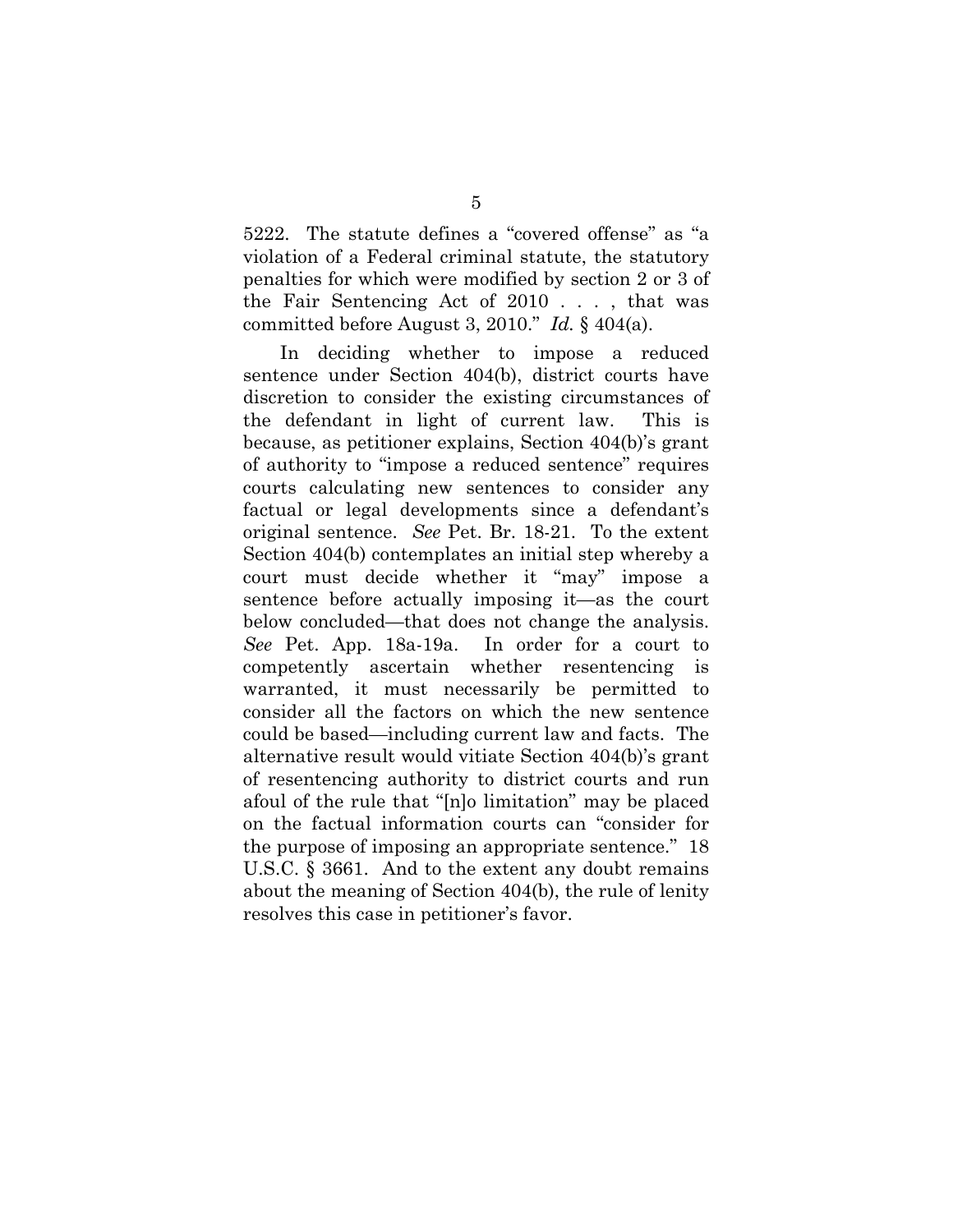## **A. Sentencing Courts Take The Law And Facts As They Exist At The Time Of "Imposing" A Sentence**

1. The usual rule in sentencing is that "[n]o limitation shall be placed on the information concerning the background, character, and conduct of a person convicted of an offense which a court . . . may receive and consider for the purpose of imposing an appropriate sentence." 18 U.S.C. § 3661. Thus, "[a] court's duty is always to sentence the defendant as he stands before the court on the day of sentencing." *Pepper v. United States*, 562 U.S. 476, 492 (2011) (citation omitted). Whether good or bad, a defendant's conduct up to the day of sentencing "constitutes a critical part of the 'history and characteristics' of a defendant that Congress intended sentencing courts to consider." *Id.* (quoting 18 U.S.C. § 3553(a)). This rule reflects the "federal judicial tradition for the sentencing judge to consider every convicted person as an individual and every case as a unique study in the human failings that sometimes mitigate, sometimes magnify, the crime and the punishment to ensue." *Gall v. United States*, 552 U.S. 38, 52 (2007) (quoting *Koon v. United States*, 518 U.S. 81, 113 (1996)).

A similar rule applies in the context of legal developments. In general, "a court is to apply the law in effect at the time it renders its decision." *Bradley v. Sch. Bd. of City of Richmond*, 416 U.S. 696, 711 (1974); *cf. Henderson v. United States*, 568 U.S. 266, 271 (2013) (recognizing this general rule applies to appellate sentencing decisions); *Weaver v. Graham*, 450 U.S. 24, 37-38 (1981) (Rehnquist, J., concurring) (noting that ameliorative sentence-adjustment laws apply immediately to all prisoners, but concluding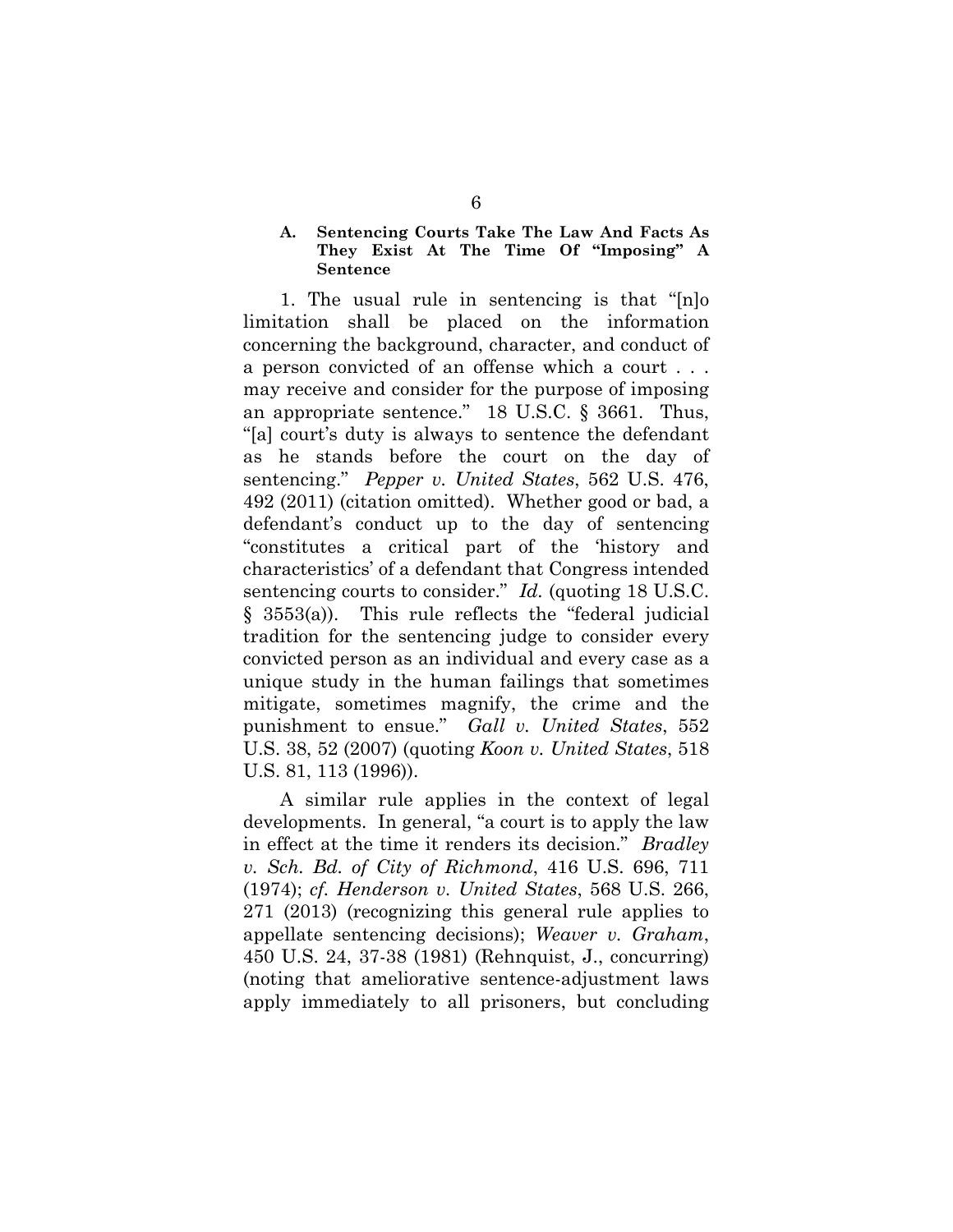that the challenged law was not ameliorative). This rule is sometimes tempered in the context of sentencing law amendments by the presumption that a statute's repeal does not "extinguish any penalty . . . incurred under such statute." 1 U.S.C. § 109. But as petitioner explains, that presumption has no applicability here because Congress decided to apply the Fair Sentencing Act retroactively. *See* Pet. Br. 22-23.

This general rule is also consistent with the text of 18 U.S.C. § 3553—the provision that guides district courts as they impose criminal sentences. That statute expressly provides that, when "determining the particular sentence to be imposed," the sentencing court "shall consider," among other things, the "sentencing range" established by the Guidelines that are "*in effect on the date that the defendant is sentenced*." 18 U.S.C. § 3553(a)(4)(A)(ii) (emphasis added). The Sentencing Commission likewise instructs sentencing judges to "use the Guidelines Manual in effect on the date that the defendant is sentenced," regardless of when the defendant committed the offense, unless doing so would result in a *higher* sentence, which "would violate the *ex post facto* clause." U.S.S.G. § 1B1.11. "When the Commission adopts new, lower Guidelines amendments, those amendments become effective to offenders who committed an offense prior to the adoption of the new amendments but are sentenced thereafter." *Dorsey*, 567 U.S. at 275.

Had Congress wanted to preclude courts sentencing defendants under Section 404(b) of the First Step Act from considering developments in the law after the defendant's prior sentencing, it knew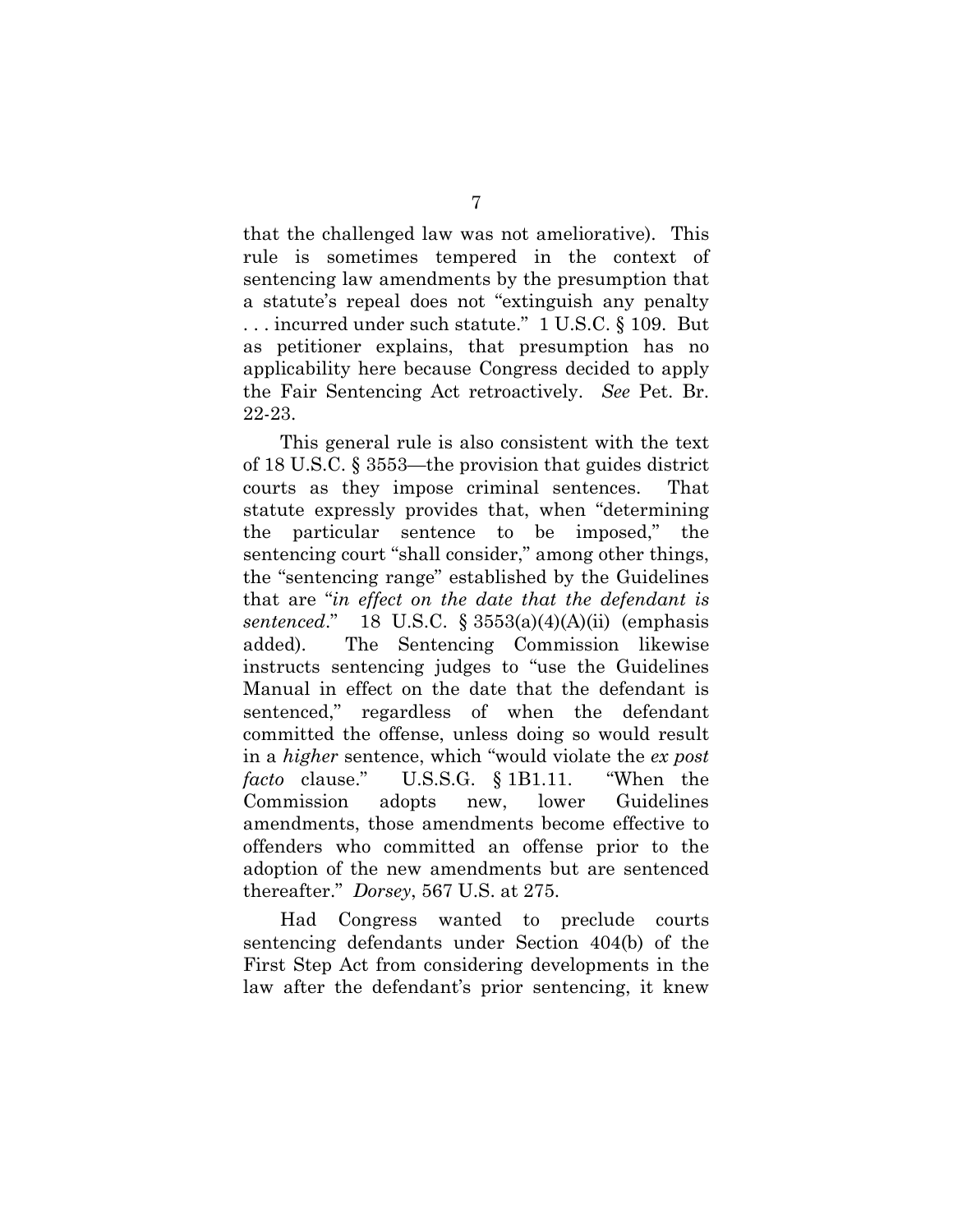how to do so. *See Mathis v. United States*, 136 S. Ct. 2243, 2252 (2016) ("Congress well knows how to instruct sentencing judges."). For example, in 18 U.S.C.  $\S$  3742(g)(1), Congress provided that certain defendants should be resentenced "in accordance with section 3553 . . . except that" the court must "apply the guidelines issued by the Sentencing Commission . . . that were in effect on the date of the previous sentencing of the defendant." That is, Congress expressly assumed that the baseline rule—apply the law as it exists at the time a sentence is imposed would generally govern, and explicitly identified a limited exception to that rule. There is no language suggesting that type of exception in the First Step Act. This choice should be interpreted as an adoption, not a rejection, of the background principles applicable to sentencing proceedings. *See Dean v. United States*, 137 S. Ct. 1170, 1173 (2017) ("'[D]rawing meaning from silence is particularly inappropriate where, as [here], Congress has shown that it knows how to direct sentencing practices in express terms." (quoting *Kimbrough*, 552 U.S. at 87)); *Staples v. United States*, 511 U.S. 600, 619 (1994) ("Silence does not suggest that Congress dispensed with" the "background rule.").

2. The usual rule that sentencing courts apply the law existing at the time of sentencing has special force in the context of this case.

When Congress adopted the Fair Sentencing Act, and when it made Sections 2 and 3 of that Act retroactive through the First Step Act, it acted in part to remedy the racial disparities in sentences that flowed from the now-defunct 100-to-1 crack-to-powder ratio. In 1993, Black and Hispanic individuals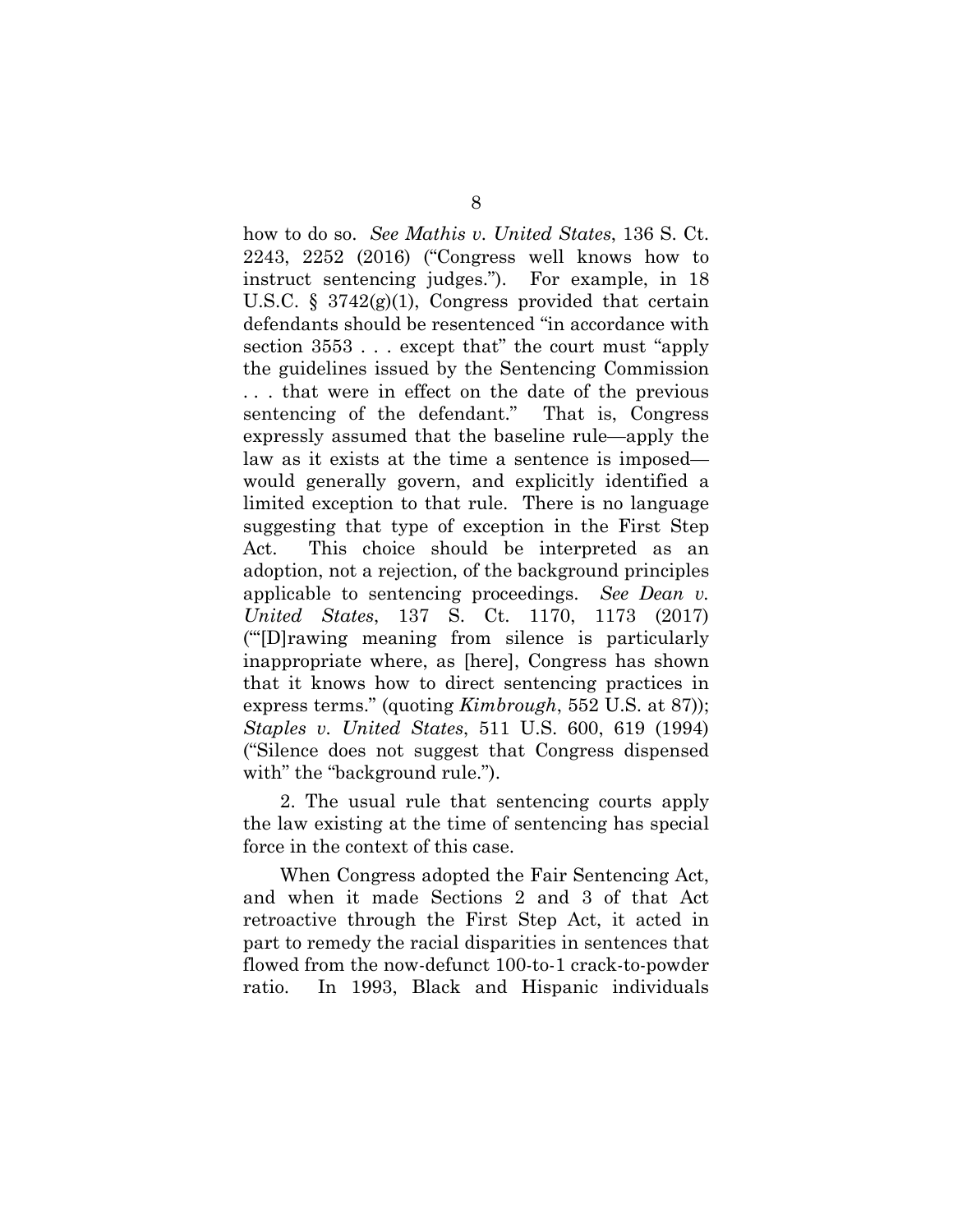accounted for over two-thirds of all drug offenses, despite comprising only approximately 12 and 9 percent of the U.S. population, respectively. *See* U.S. Sentencing Comm'n, *Special Report to the Congress: Cocaine and Federal Sentencing Policy* 152 (Feb. 1995) ("1995 Report"); U.S. Census Bureau, *Population by Race and Hispanic or Latino Origin for the United States: 1990 and 2000*, tbl.4 (Apr. 2001). But Black Americans made up an "overwhelming majority" of those incarcerated for crack offenses. U.S. Sentencing Comm'n, *Report to the Congress: Cocaine and Federal Sentencing Policy* 102 (May 2002). Black defendants comprised 91.4 percent of all convicted crack offenders in 1992, and 88.3 percent of all convicted crack offenders in 1993. *Id.* at 63 & tbl.3; 1995 Report at 152; U.S. Sentencing Comm'n, *Report to the Congress: Cocaine and Federal Sentencing Policy* 16 tbl.2-1 (May 2007); 155 Cong. Rec. S10491 (daily ed. Oct. 15, 2009) ("While African Americans constitute less than 30 percent of crack users, they make up 82 percent of those convicted of Federal crack offenses.").

The disproportionate number of Black Americans convicted for crack-related offenses, coupled with the severe penalties imposed for such offenses, resulted in both the "rate and the average length of imprisonment for federal offenders increas[ing] for Blacks in comparison to Whites." 1995 Report at 153. In fact, "[t]he 100-to-1 crack cocaine to powder cocaine ratio [was] the *primary cause* of the growing disparity between sentences for Black and White federal defendants." *Id.* at 154 (emphasis added). And this disparity "undermined citizens' confidence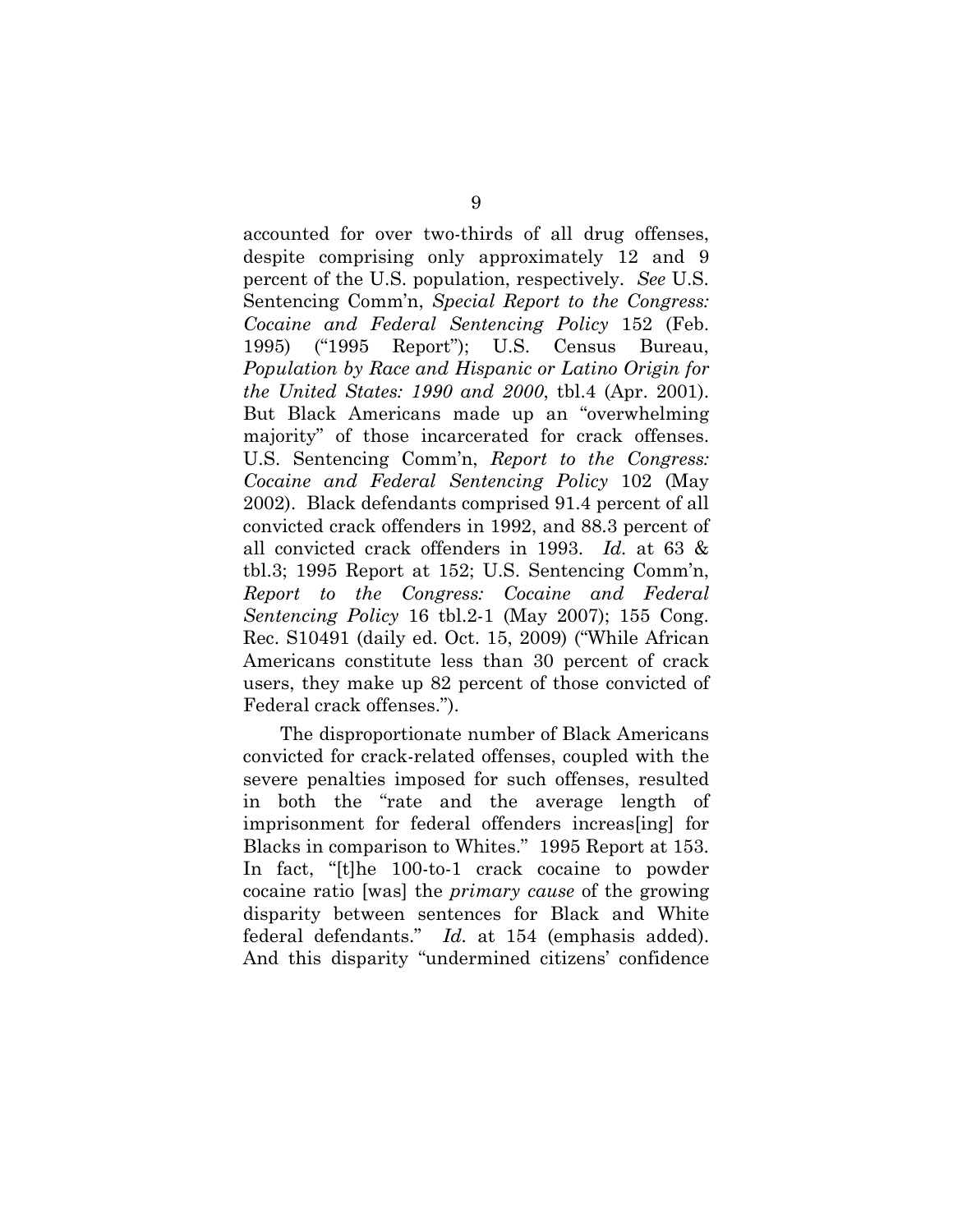in the justice system." 155 Cong. Rec. S10492 (daily ed. Oct. 15, 2009) (statement of Senator Leahy).

The First Step Act was adopted in part to alleviate these harms. It sought to reduce "the racial disparities in [the federal prison] system" by offering "thousands of Americans who have more than served their time" a second chance.164 Cong. Rec. S7764 (daily ed. Dec. 18, 2018) (statement of Senator Booker); *see* 164 Cong. Rec. S7745 (daily ed. Dec. 18, 2018) (statement of Senator Blumenthal) ("This bill ... mak[es] it possible for nearly 2,600 Federal prisoners sentenced on racially discriminatory drug laws to petition for a reduced sentence.").

But by precluding courts from considering any factual or legal developments that post-date an individual's original sentence, the government's interpretation of the law would handicap judges' ability to effectuate Congress's intent to reduce racial disparities in criminal sentencing. For example, courts could not consider ameliorative revisions to the Career Offender Guideline, *see* U.S.S.G. § 4B1.2(a) even though the Sentencing Commission implemented them in part to correct racial disparities in their administration. *See* U.S. Sentencing Comm'n, *Report to the Congress: Career Offender Sentencing Enhancements* 7, 19 (Aug. 2016) ("Career Offender Report") ("In fiscal year 2014, Black offenders accounted for more than half (59.7%) of offenders sentenced under the career offender guideline."); *see generally, e.g.*, Eric P. Baumer, *Reassessing and Redirecting Research on Race and Sentencing*, 30 JUST. Q. 231, 240 (2013) (Guidelines have long been "defined by features that may be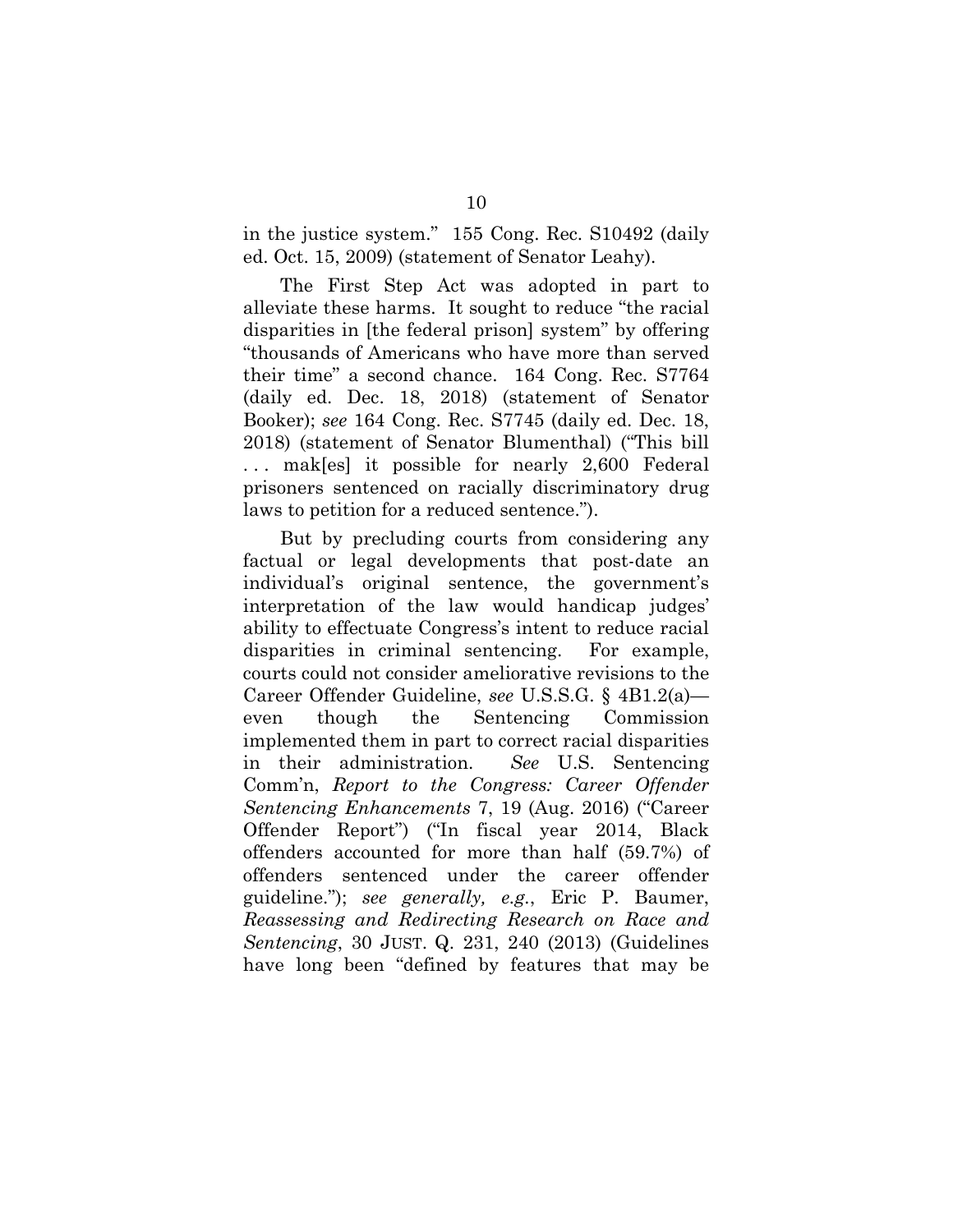highly correlated with race, including offense and prior record").

This Court has previously explained that it will "imput[e] to Congress an intention to avoid inflicting punishment at a time when it can no longer further any legislative purpose, and would be unnecessarily vindictive." *Hamm v. City of Rock Hill*, 379 U.S. 306, 313 (1964). In *Hamm*, the Court held that petitioners' state-trespass convictions—which were based on their participation in lunch-counter sit-ins could no longer stand after Congress adopted the Civil Rights Act, even though the Act post-dated their convictions. *Id.* at 307, 317. The Court explained that it would be "unnecessarily vindictive" to insist on imposing the old regime. *Id.* at 313. The same is true here: Congress has replaced one discriminatory legal regime with a new, less discriminatory one. The purpose of the First Step Act was, much like the Civil Rights Act, "to obliterate the effect of a distressing chapter of our history." *Id.* at 315. Here, too, the old regime "no longer further[s] any legislative purpose." *Id.* at 313. District courts applying Section 404(b) should not be required to adhere to the old regime despite Congress's repudiation of it in light of its patently discriminatory effect.

Any other conclusion would hamstring sentencing judges' ability to carry out their statutory duty "to avoid unwarranted sentence disparities among defendants with similar records who have been found guilty of similar conduct." 18 U.S.C. § 3553(a)(6). Under the rule endorsed by eight circuits, a judge may "impose a [] sentence" on two defendants for identical drug offenses yet apply different Guidelines to each—with results that may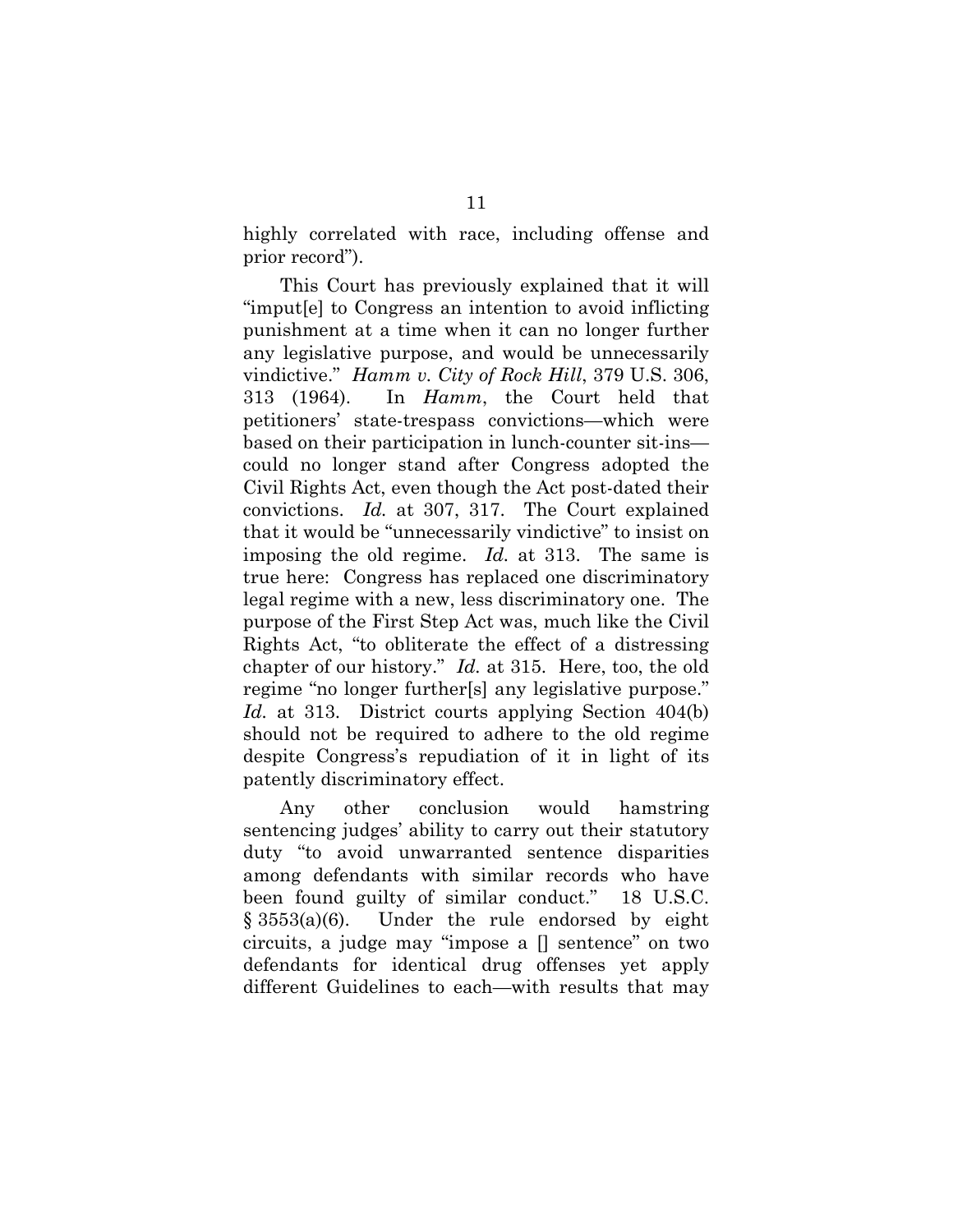vary by more than a decade. *See* Pet. App. 70a (applying career offender enhancement to raise Mr. Concepcion's Guidelines range from 57-71 months to 188-235 months). Beyond being "unnecessarily vindictive," such a result is textually unsupported, *see* Pet. Br. 17-25, and inconsistent with the aims of federal sentencing. *See Freeman v. United States*, 564 U.S. 522, 534 (2011) (explaining that "reduc[ing] unwarranted disparities in federal sentencing" is "consistent with the purposes of the Sentencing Reform Act").

Moreover, this view of the law makes no sense. Where circumstances have changed between the defendant's initial sentencing and his Section 404(b) resentencing, there is no justification for continuing to apply law that Congress has rejected or facts that are now stale. As one district court wrote when applying the Fair Sentencing Act: "what possible reason could there be to want judges to *continue* to impose new sentences that are not 'fair' over the next five years while the statute of limitations runs?" *United States v. Douglas*, 746 F. Supp. 2d 220, 229 (D. Me. 2010) (emphasis in original), *aff'd*, 644 F.3d 39 (1st Cir. 2011). Absent much clearer guidance from Congress, the Court ought not read the First Step Act to override general sentencing rules.

### **B. To The Extent Any Doubt Remains, The Rule Of Lenity Resolves This Case In Petitioner's Favor**

As petitioner describes, the text and statutory structure of Section 404(b) establish that a court resentencing someone under that provision may consider legal and factual developments that postdate his original sentencing proceeding. *See* Pet Br.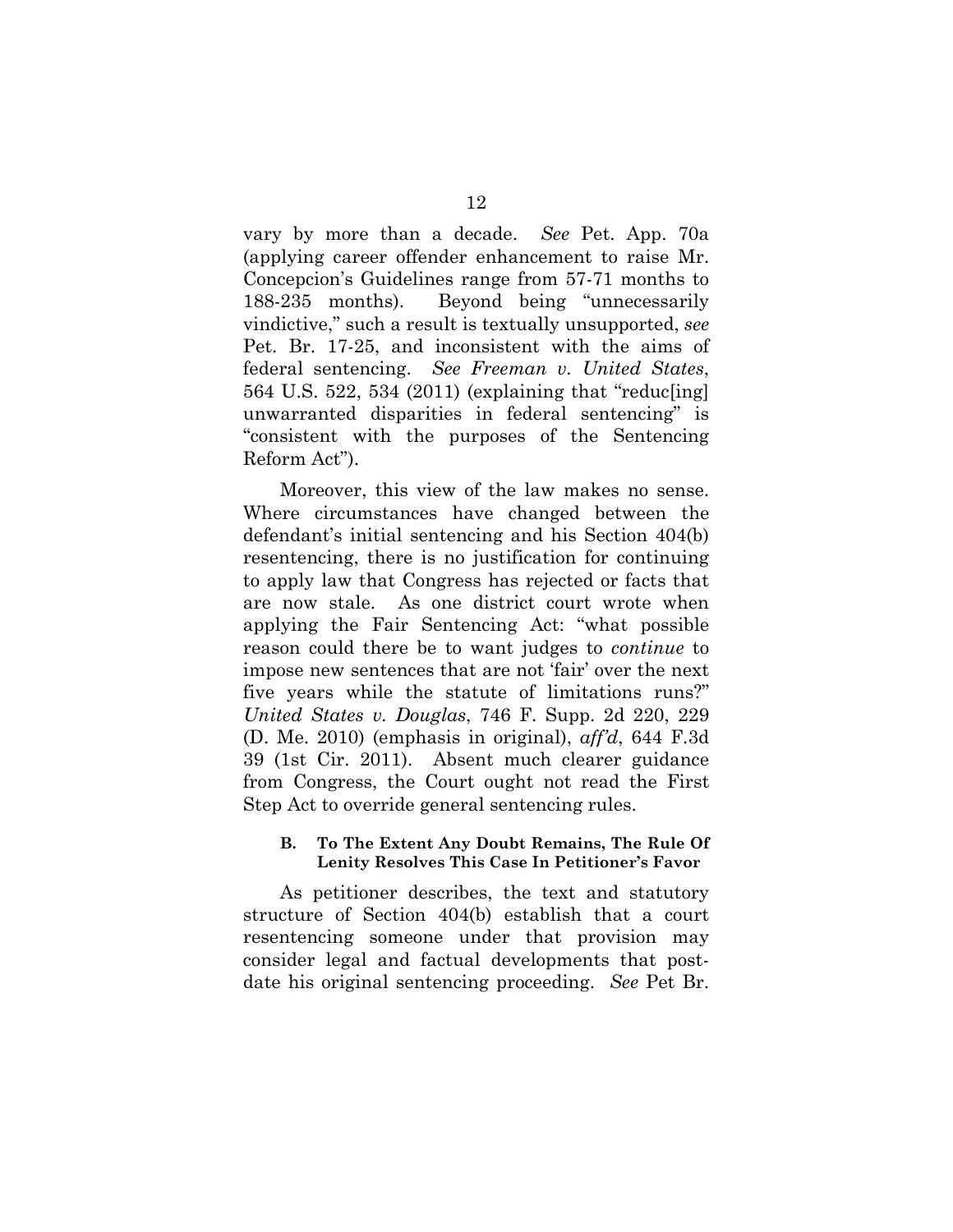17-25. Amicus adopts those arguments. But even if, after applying traditional tools of statutory interpretation, the Court concludes that Section 404(b) remains ambiguous, *see, e.g.*, *Shular v. United States*, 140 S. Ct. 779, 787 (2020), the rule of lenity requires this Court to adopt petitioner's interpretation of the law.

1. The rule of lenity teaches "that ambiguities about the breadth of a criminal statute should be resolved in the defendant's favor." *United States v. Davis*, 139 S. Ct. 2319, 2333 (2019); *see Jones v. United States*, 529 U.S. 848, 858 (2000) (similar); *Liparota v. United States*, 471 U.S. 419, 427 (1985) (similar). This rule applies equally to "sentencing provisions" as to "criminal statutes" defining underlying crimes. *Taylor v. United States*, 495 U.S. 575, 596 (1990).

The rule of lenity serves several important purposes, two of which are implicated here. First, by dictating that any "tie" in an interpretation of a statute "must go to the defendant," the rule requires "Congress to speak more clearly" when needed and "keep[s] courts from making criminal law in Congress's stead." *United States v. Santos*, 553 U.S. 507, 514 (2008). Second, it helps "minimize the risk of selective or arbitrary enforcement" of criminal statutes, *United States v. Kozminski*, 487 U.S. 931, 952 (1988), and "foster uniformity in the interpretation of criminal statutes," *Bryan v. United States*, 524 U.S. 184, 205 (1998) (Scalia, J., dissenting).

These purposes have special force here, where the statute being interpreted was enacted specifically to rectify unequal treatment of defendants. Under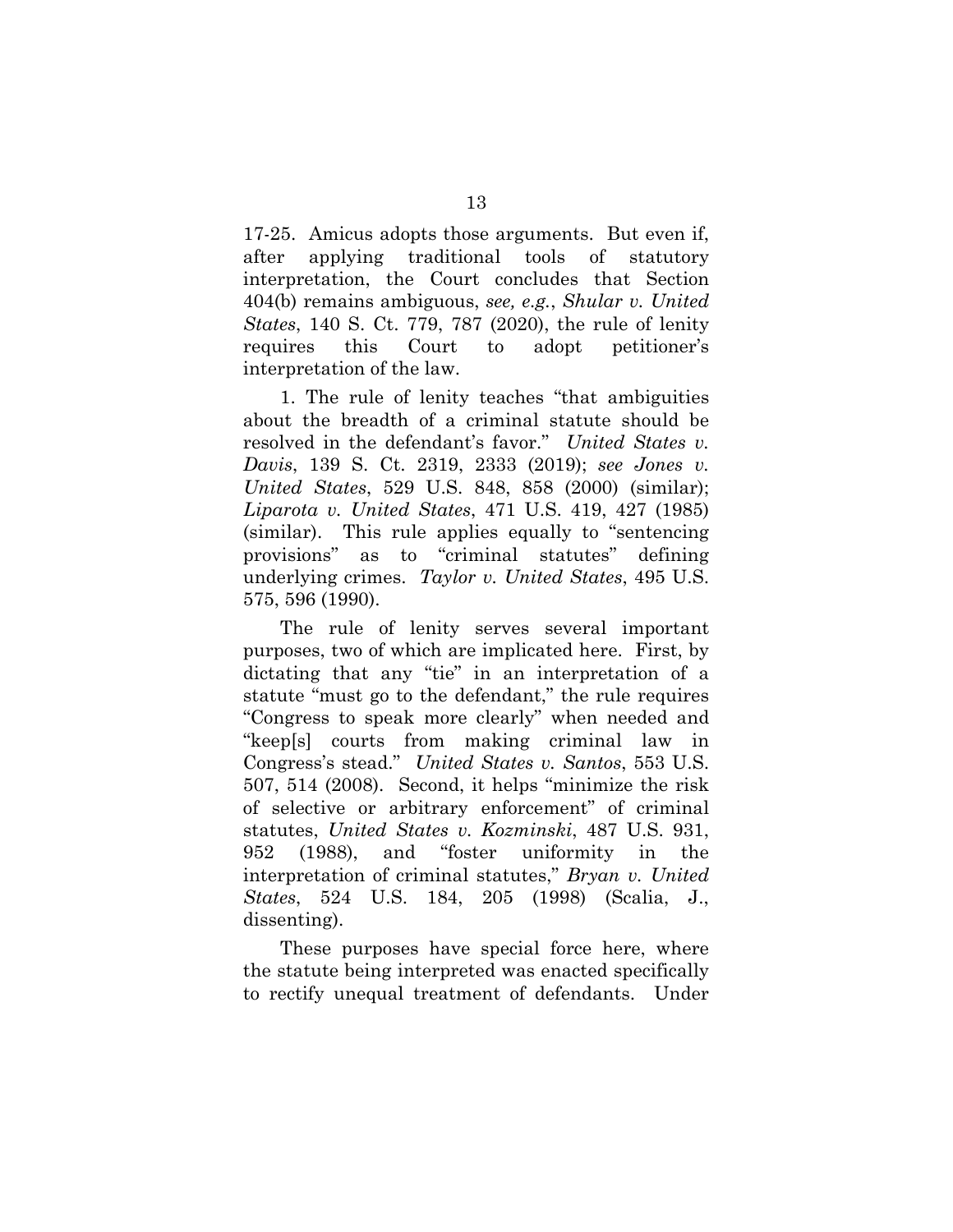the rule adopted by the decision below, a defendant is subject to a double injustice: The first injustice occurred when the defendant was sentenced under the initial sentencing regime; as Congress has now concluded, that regime required courts to impose sentences far longer than was just. But a second injustice occurs when, under the rule adopted by the court below, a court cannot look to any factual or legal developments that post-date the defendant's original sentencing. In this context, resolving any statutory ambiguity in favor of defendants, and thus permitting courts to apply the current Guidelines and consider present individualized circumstances, promotes the purposes of the First Step Act and our sentencing regime overall, *see Kozminski*, 487 U.S. at 952.

2. This Court has sometimes required a criminal statute to have "ambiguity" and other times required it to have "grievous ambiguity" before finding that the rule of lenity comes into play. *Shular*, 140 S. Ct. at 788 (Kavanaugh, J., concurring). But while the rule of lenity itself dates back centuries, *see United States v. Wiltberger*, 18 U.S. 76, 95, 105-06 (1820), the notion that lenity applies only in cases of "grievous ambiguity" appeared only when *Chapman v. United States*, 500 U.S. 453, 463 (1991), quoted *Huddleston v. United States*, 415 U.S. 814, 831 (1974), for that proposition. But *Huddleston* merely stated that the Court "perceive[d] no grievous ambiguity or uncertainty in" a particular statute, without suggesting that "grievous ambiguity" was a new threshold requirement for lenity. 415 U.S. at 831. "The Court used the word 'grievous' when it applied lenity to the facts of th[at] case; it did not purport to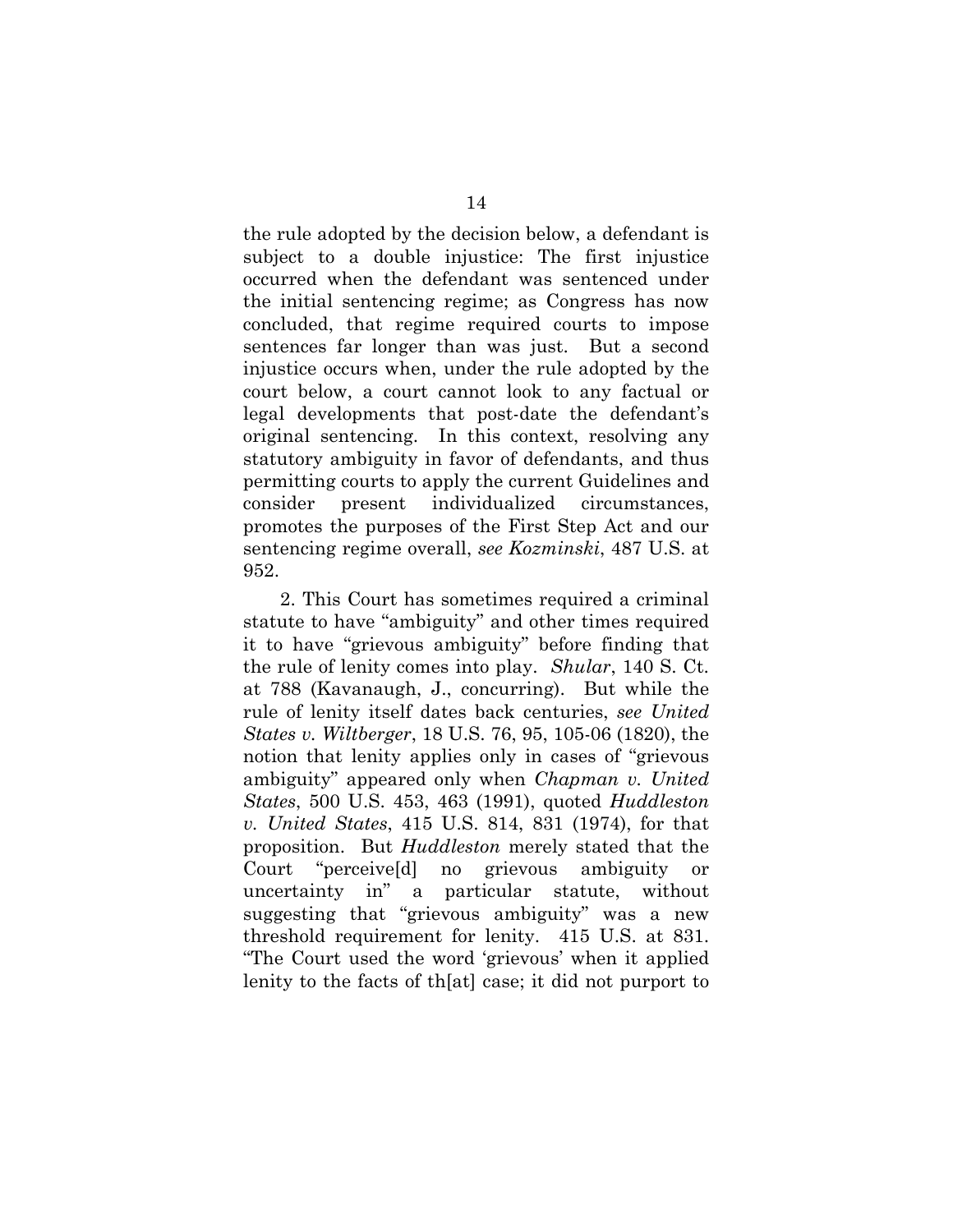offer a new trigger for lenity or change the rule of lenity." David S. Romantz, *Reconstructing the Rule of Lenity*, 40 CARDOZO L. REV. 523, 553 (2018).

Of the two, the ambiguity standard is more consistent with the rule's origins and purpose. For much of the country's early history, the "rule reflected a strong preference for individual liberty and against excessive punishments." Shon Hopwood, *Restoring the Historical Rule of Lenity as a Canon*, 95 N.Y.U. L. REV. 918, 926 (2020) (cataloguing development of the rule). In Chief Justice Marshall's classic formulation, lenity is "founded on the tenderness of the law for the rights of individuals; and on the plain principle that the power of punishment is vested in the legislative, not the judicial department." *Wiltberger*, 18 U.S. at 95.

Requiring "grievous ambiguity" before the rule of lenity applies advances neither principle. It hardly provides a compelling incentive to Congress to prescribe clear punishments, nor does it help ensure that citizens understand the thrust of the law or reduce disparities in how ambiguous statutes are applied. It instead ensures that judge-made rules, not legislation, will define the outer limits of criminal punishment.

Indeed, the "grievous ambiguity" standard threatens to "reduce" the rule of lenity from a "presupposition of our law" to "a historical curiosity." *Holloway v. United States*, 526 U.S. 1, 21 (1999) (Scalia, J., dissenting). Together with the rule that lenity only comes "into operation at the end of the process," *Callanan v. United States*, 364 U.S. 587, 596 (1961), the "grievous ambiguity" standard ensures that "lenity plays almost no role in deciding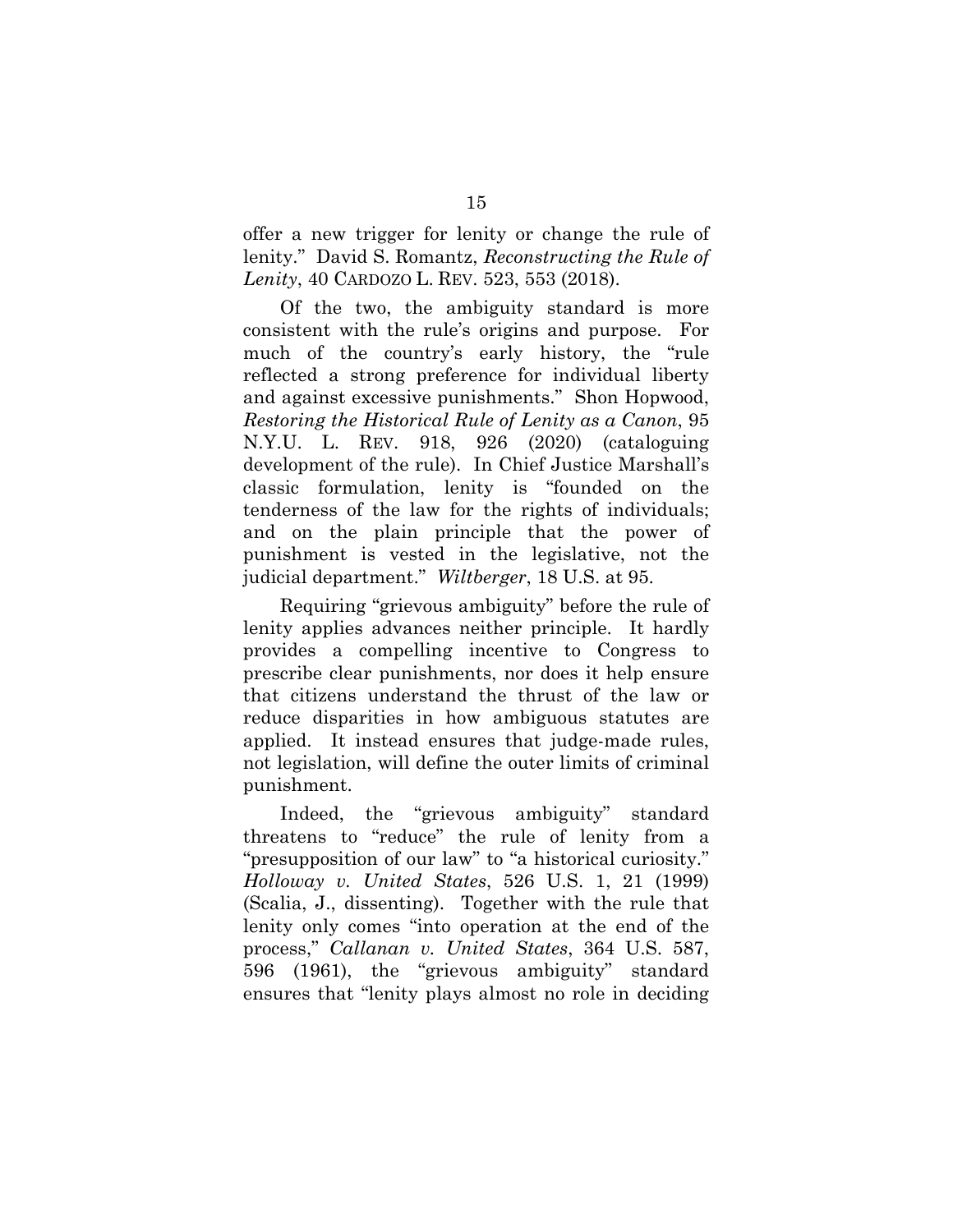cases of statutory ambiguity." Hopwood, *supra*, at 931. Tellingly, of the 13 cases in which this Court has applied the standard, *none* resulted in application of the rule of lenity. *See* Daniel Ortner, *The Merciful Corpus: The Rule of Lenity, Ambiguity and Corpus Linguistics*, 25 B.U. PUB. INT. L.J. 101, 117 (2016) (collecting cases through June 2014); *Shaw v. United States*, 137 S. Ct. 462, 469 (2016); *Salman v. United States*, 137 S. Ct. 420, 429 (2016). And "[t]he picture is similarly stark at the circuit and trial court level." Ortner, *supra*, at 117-18 & nn.125- 126 (surveying 69 circuit cases, only ten of which applied lenity). Returning to the original formulation of the rule of lenity—which did not require "grievous ambiguity"—would allow that rule to serve its critical functions.

3. Here, at the very least, the government's expansive reading of Section 404(b) is not unambiguously correct—and when all the statutory construction tools fail to resolve genuine ambiguity about whether Congress has demanded an inflexible and serious prison term, that ambiguity can fairly be categorized as "grievous." Even applying the "grievous ambiguity" standard, *Chapman*  acknowledged that the rule of lenity would come into play when a statute produced a result that was "glaringly unjust" and "raise[d] a reasonable doubt about Congress's intent." 500 U.S. at 463-64 (internal quotation marks and citations omitted); *see Barber v. Thomas*, 560 U.S. 474, 488 (2010) (rule of lenity relevant where "the Court must simply guess as to what Congress intended" (internal quotation marks and citations omitted)).That is precisely the case here: On the government's account, Congress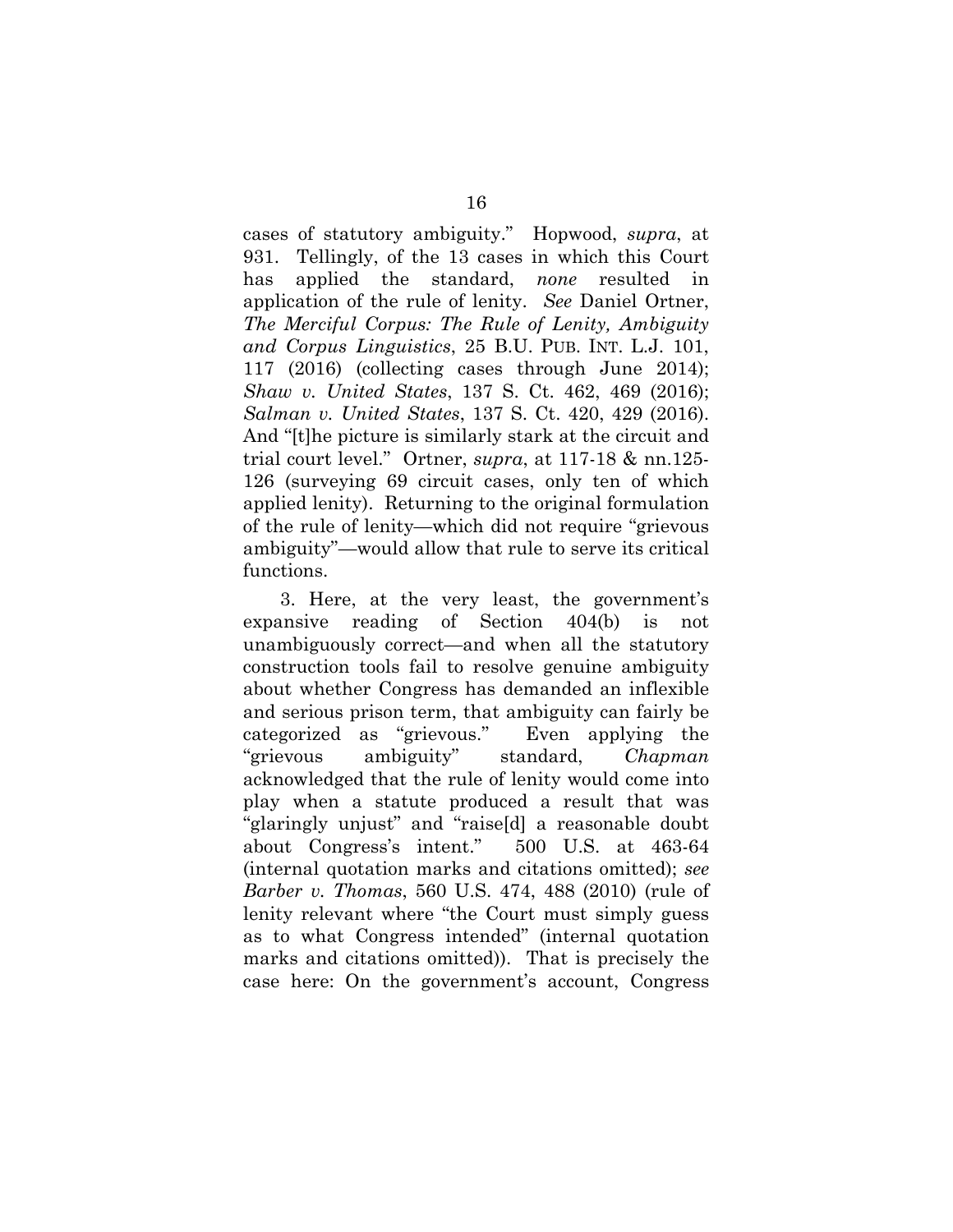*sub silentio* permitted district courts to ignore extant law and facts in resentencing defendants pursuant to a statute specifically designed to provide relief from an unduly punitive and discriminatory sentencing regime. That reading of the First Step Act is implausible. It is also "glaringly unjust," *Chapman*, 500 U.S. at 463-64, given that the proper interpretation of the statutory terms here determines whether a defendant spends decades of his life in or out of prison, *see, e.g.*, Pet. Br. 9-12. To the extent such an unjust result is made possible by Section 404(b)'s ambiguity, that ambiguity is surely grievous.

### **CONCLUSION**

For the foregoing reasons, the judgment of the court of appeals should be vacated and the case remanded for further proceedings.

Respectfully submitted,

Shana-Tara O'Toole DUE PROCESS INSTITUTE 700 Pennsylvania Ave. SE, Ste. 560 Washington, DC 20003

David D. Cole AMERICAN CIVIL LIBERTIES UNION FOUNDATION 915 15th St. NW Washington, DC 20005

Bradley N. Garcia *Counsel of Record*  Kendall Turner O'MELVENY & MYERS LLP 1625 I St. NW Washington, DC 20006 (202) 383-5400 bgarcia@omm.com